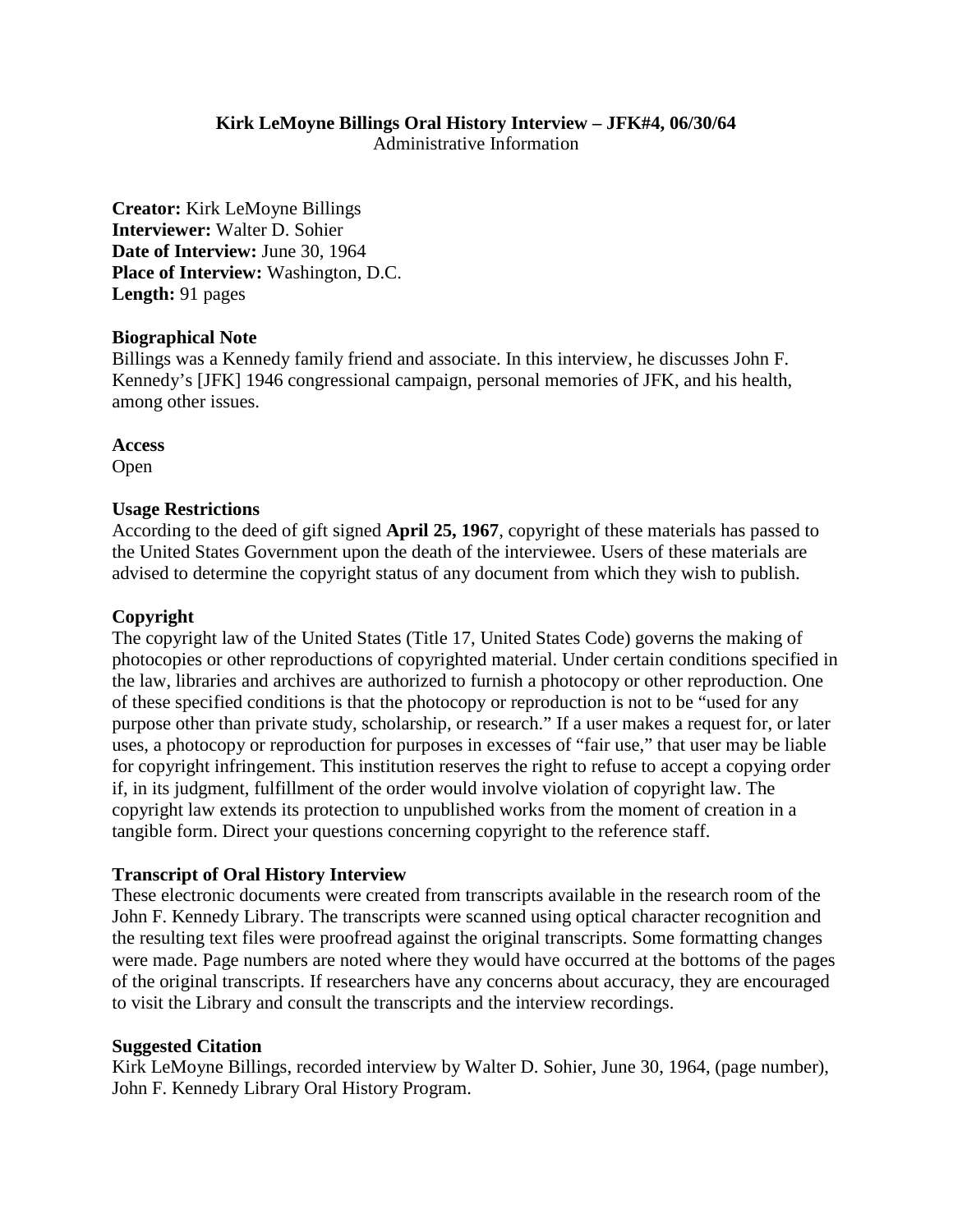#### "GIFT OF PERSONAL STATEMENT"

 $. . . . . . . . . . .$ 

In accordance with the provisions of the Federal Property and Administrative Services Act of 1949 as amended (63 Stat. 377) and regulations issued thereunder, I, KIRK LEMOYNE BILLINGS, hereinafter referred to as the donor, hereby give, donate and convey to the United states of America for eventual deposit in the proposed John Fitzgerald Kennedy Library, and for administration therein by the authorities thereof, a tape and transcript of personal statements approved by me and prepared for the purpose of deposit in the John Fitzgerald Kennedy Library. The gift of this material is made subject to the following terms and conditions:

Title to the material transferred hereunder will pass to the United States as of the date of the delivery of this material into the physical custody of the Archivist of the United States.

This material shall not until my death or expiration of fifty (50) years from date of delivery of this material (whichever shall last occur) be available for examination by anyone except persons who have received my express written authorization to examine them.

This restriction shall apply to and include employees and officers of the General Services Administration of the National Archives and Records Service and the John Fitzgerald Kennedy Library.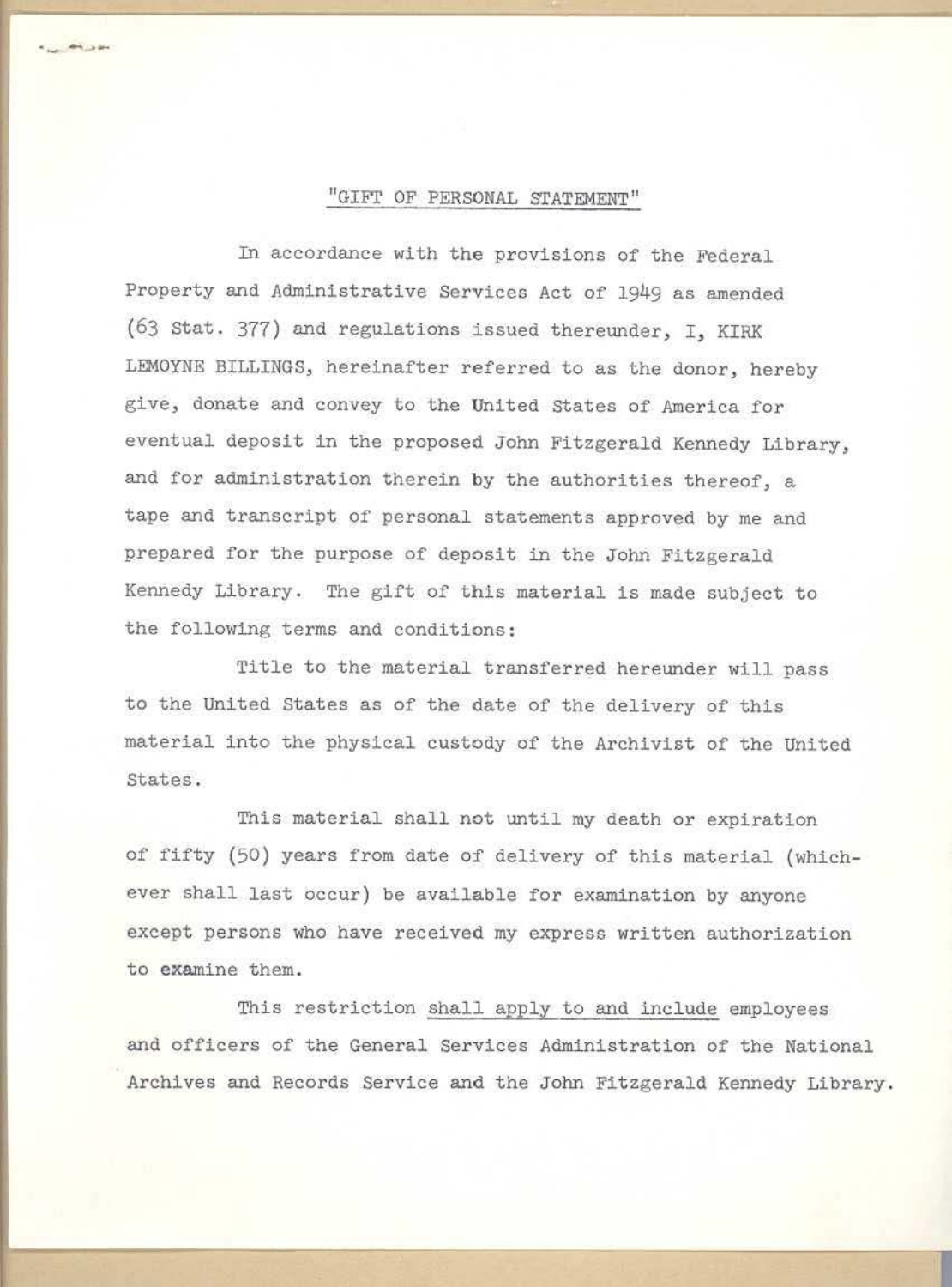- Page 2 -

A revision of the above stipulations governing access to the subject material may be entered into by the donor and the Archivist of the United states if it appears desirable to the donor to revise the conditions herein stipulated.

The material donated to the united States pursuant to the foregoing shall be kept intact permanently in the John Fitzgerald Kennedy Library.

The donor retains to himself during his lifetime all literary property rights in the material donated to the United States of America by the terms of this instrument. After the death of the donor, the aforesaid literary property rights shall pass to the United States of America.

Dated:

. . ..

<u>Muy Lillingue Silleuf</u>

Dated: *Lefted* 25, 1967 Coup

the United States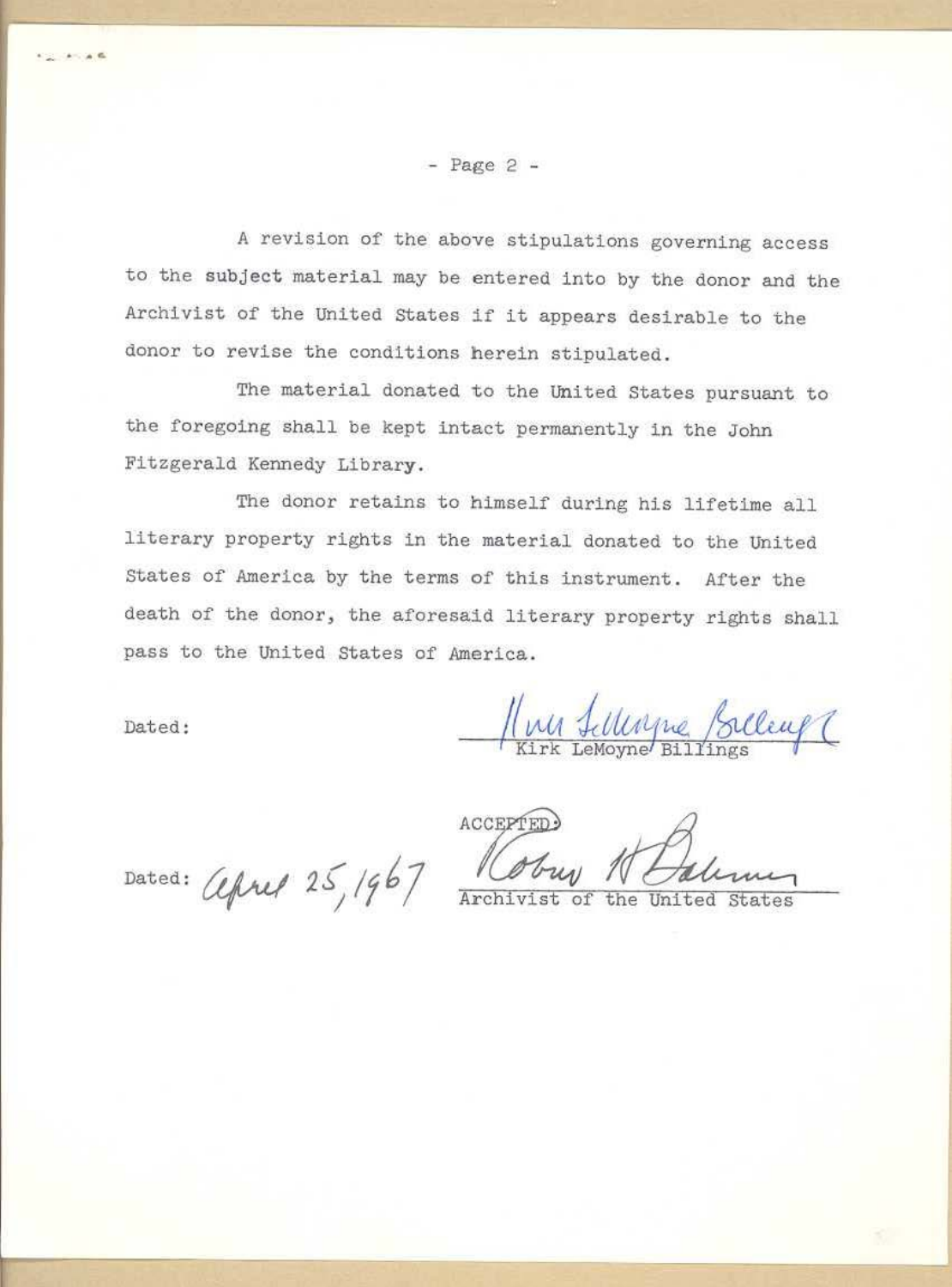## Kirk LeMoyne Billings – JFK #4

## Table of Contents

| Page | Topic                                                                          |
|------|--------------------------------------------------------------------------------|
| 230  | John F. Kennedy's [JFK] encounters with and opinions of Dwight D. Eisenhower   |
| 238  | JFK's interest in flying                                                       |
| 239  | Choate reunions and JFK's attitude toward private schools in the United States |
| 244  | Billings' recollection of getting into mischief with JFK                       |
| 249  | JFK's congressional campaign in 1946, including his family's influence on his  |
|      | decision to run and stories about the people who helped manage the             |
|      | campaign                                                                       |
| 301  | JFK's first term in Congress                                                   |
| 307  | Early interest in running for the Senate                                       |
|      |                                                                                |

314 JFK's eating habits in relation to his health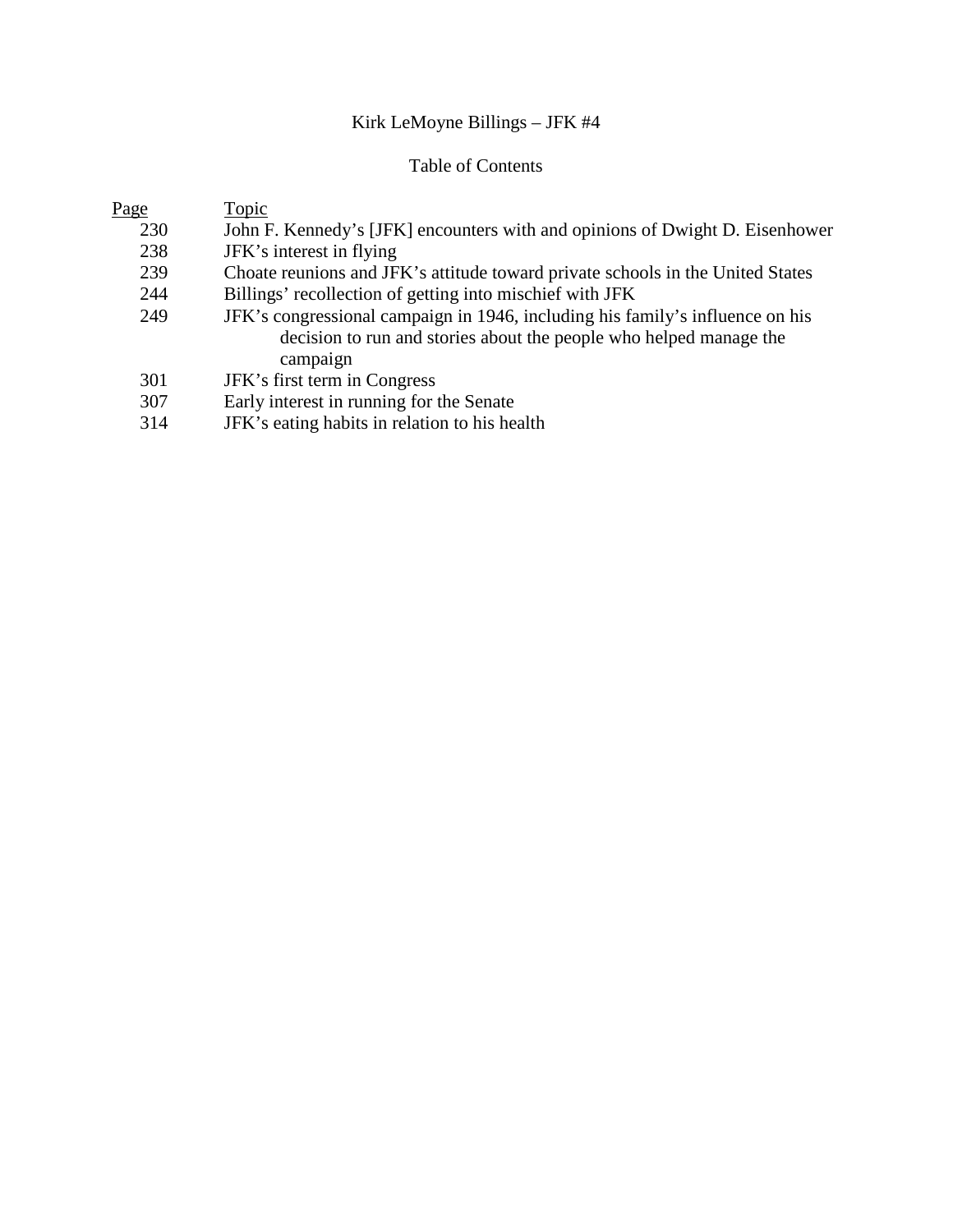#### Oral History Interview

with

#### K. LEMOYNE BILLINGS

June 30, 1964 Washington, D.C.

#### By Walter D. Sohier

#### For the John F. Kennedy Library

SOHIER: I wonder, Lem, is we could just pick up some pieces from the previous interviews that perhaps haven't been discussed in enough detail. One thing, I think, you'd mentioned to me was the fact that, in the summer of 1939, Jack Kennedy had run into General [Dwight D.] Eisenhower. I wonder whether you recall what he said about that particular encounter?

- BILLINGS: I don't know why you picked that date.
- SOHIER: I think it was the summer he went over with his brother Joe, when his father was Ambassador to the Court of St. James's.
- BILLINGS: Well, I'm not sure, Walter, but I think it was later when he was a Congressman, before General

#### $[-230-]$

Eisenhower ran for President. I'm sure the meeting took place in Germany, so it must have been after the war.

SOHIER: It clearly was not in 1939 that he was in Germany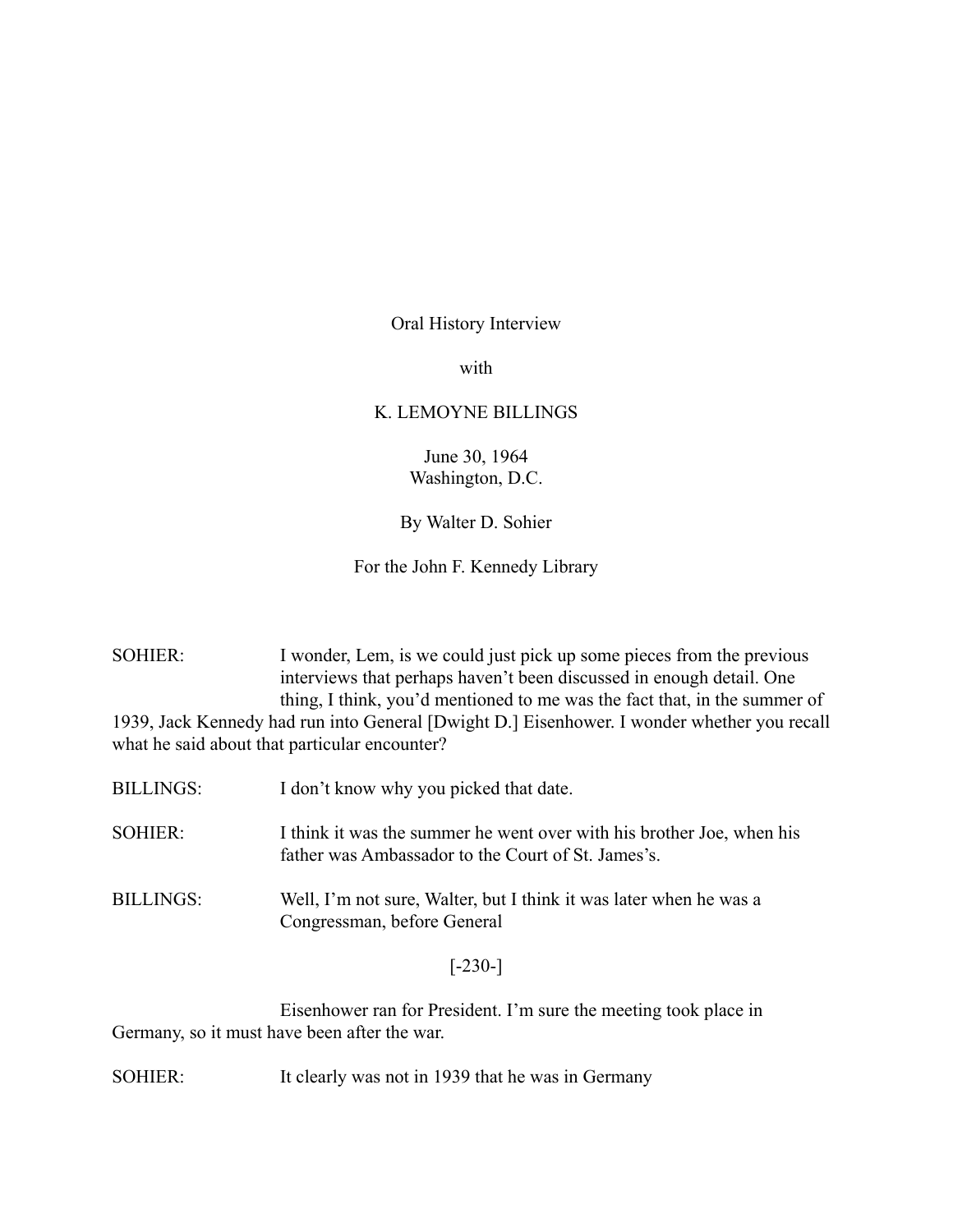BILLINGS: I remember now. He was over there on a tour of some kind and he met Eisenhower in Germany. I don't know what the circumstances were but I do remember very clearly his impressions of the General. He, like everybody else, was terribly interested in knowing what the man was like, not only because of his background as a great General but also because he was coming forward as a possible Presidential candidate. Jack told me that Eisenhower was, surprisingly, a kind of a naive type of person and that he was very jolly. He said Eisenhower made a big effort with everyone; and that

he was primarily

## [-231-]

interested in telling little stories about sports. He seemed to be a man's man. What surprised Jack was that intellectually he was most unimpressive. He thought the General seemed interested in primarily being sort of a good fellow; "how's the fishing," type; rather immature for a great General. I remember Jack told a story, in which he described and mimicked Eisenhower. It was a fish story. He said Eisenhower was so excited about catching a trout and he explained, with much animation and in great detail, each time the trout touched the bait. He described all this with the greatest relish and pleasure. Jack got the feeling that he was basically more interested in talking about this sort of thing than the problems facing our nation. That was my first impression of Eisenhower, because I'd never known anybody who had met him. I never

## [-232-]

I never forgot this description of Eisenhower, and I thought about it every time I saw him. Frankly, I don't think the President's impression of Eisenhower ever changed.

SOHIER: I was wondering whether we ought to pursue the discussion a little bit. I remember one story that I heard and I think it was from Joe [Joseph W.] Alsop, when President Eisenhower was showing President Kenendy around the White House, and a helicopter almost immediately appeared over the building. Do you remember that story?

BILLINGS: I remember it very well. It was the only time that Jack was in Eisenhower's office as President-elect and it is rather an incredible story. Eisenhower said, "I'd like to show you something that goes with the office of the president." He pushed a button on his desk to demonstrate how fast he could bring helicopters

[-233-]

to the White House.

SOHIER: You mean to evacuate him?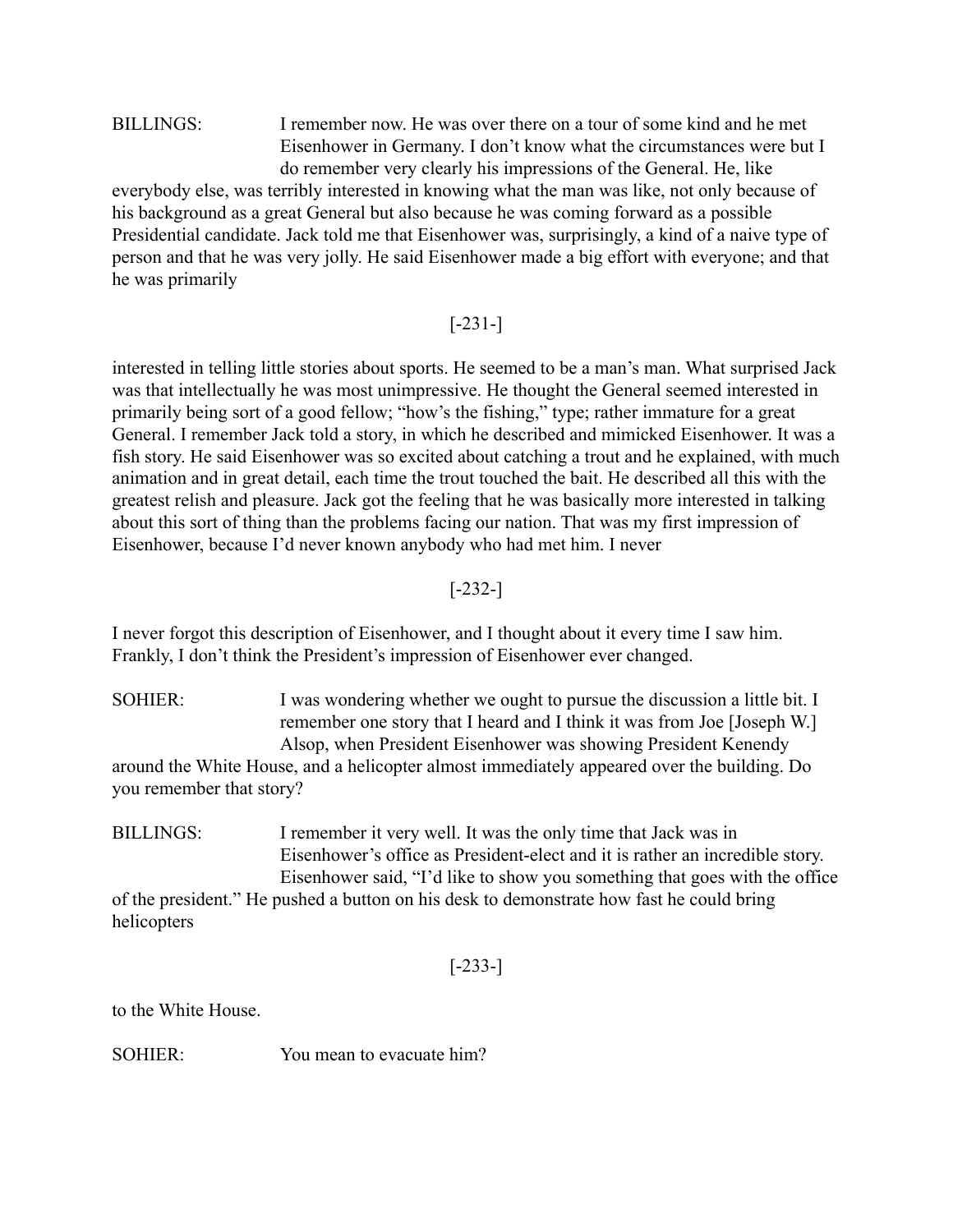| <b>BILLINGS:</b>                                 | I suppose to help him escape in an emergency — whatever the reason, he<br>wanted to show how fast they were available. However, interestingly<br>enough, this had all obviously been planned ahead to impress the new        |  |
|--------------------------------------------------|------------------------------------------------------------------------------------------------------------------------------------------------------------------------------------------------------------------------------|--|
| President.                                       |                                                                                                                                                                                                                              |  |
| <b>SOHIER:</b>                                   | It was sort of a plaything with Eisenhower?                                                                                                                                                                                  |  |
| <b>BILLINGS:</b>                                 | President Eisenhower should have said, "The helicopters are close at hand<br>and will arrive immediately when I push this button." After President<br>Kenendy took office he found out how long it really took for the       |  |
| helicopters to come from their base.             |                                                                                                                                                                                                                              |  |
| <b>SOHIER:</b>                                   | I always thought it was to demonstrate                                                                                                                                                                                       |  |
| $[-234-]$                                        |                                                                                                                                                                                                                              |  |
|                                                  | how quickly the president could get away from the White House.                                                                                                                                                               |  |
| <b>BILLINGS:</b><br>could.                       | This is the impression President Eisenhower wanted to give, but it was<br>rather interesting to President Kennedy that Eisenhower would try to<br>impress him that the helicopters could get there faster than they actually |  |
|                                                  |                                                                                                                                                                                                                              |  |
| <b>SOHIER:</b>                                   | Are there any other little stories which you can recall about President<br>Eisenhower?                                                                                                                                       |  |
| <b>BILLINGS:</b>                                 | Probably it's unfair to talk about the things we heard about Eisenhower<br>after President Kennedy moved into the White House. Of course, the<br>White House staff was the same for both administrations. For one thing      |  |
| we found it awfully interesting that much of the |                                                                                                                                                                                                                              |  |

# [-235-]

President's office was absolutely eaten up with the cleat marks of golf shoes. You've never seen anything like the condition of the food near the terrace doors. Of course, we'd always head that Eisenhower played a lot of golf. The evidence is there on the floor.

| SOHIER:          | This is down where?                                                                                     |
|------------------|---------------------------------------------------------------------------------------------------------|
| <b>BILLINGS:</b> | In his office. There was hardly any floor left from the rug to the door,<br>going out onto the terrace. |
| SOHIER:          | From what you saw, what kind of a relationship did President Kennedy<br>have with President Eisenhower? |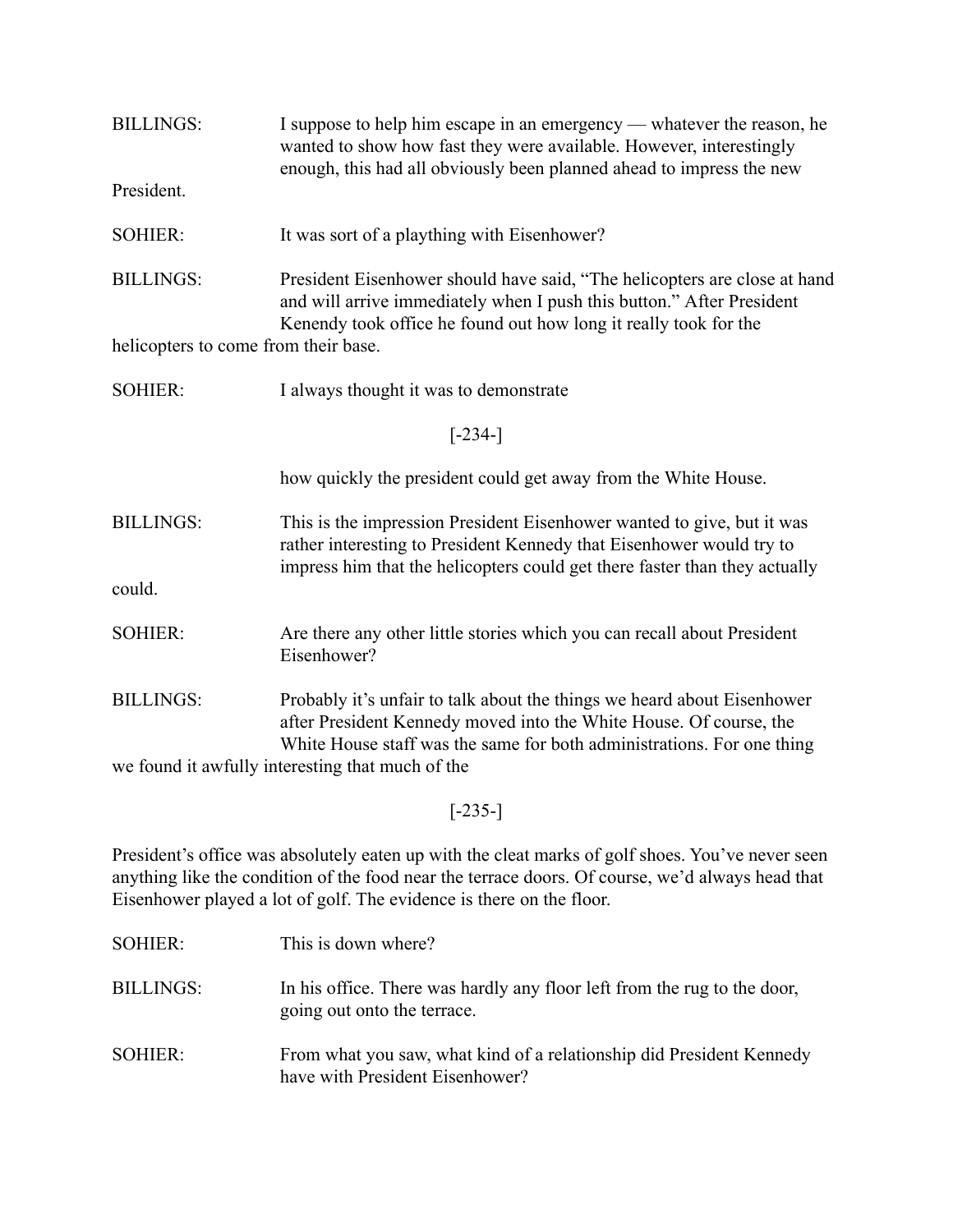BILLINGS: The President didn't talk too much about his relationship with Eisenhower, but, I must say, President Kennedy did everything he could to keep it a good relationship because he felt it was most important to have

### [-236-]

Bipartisan support of his foreign policies and even some of his domestic affairs. Historically it's known that whenever he had an important decision to make, that he would not only call President Eisenhower and discuss it with him, but, of course, also President [Harry S] Truman and President [Herbert] Hoover. President Kennedy always did this the entire time he was in office — whenever he had a really important foreign decision to make, he talked to the former presidents and Eisenhower was probably the first one he called.

- SOHIER: I had the feeling during the Inauguration that President Eisenhower got to be rather friendly with President Kennedy. He seemed to have sort of a smile of admiration and praise? Are there any stories in that of any particular interest? Or are there any
	- [-237-]

further stories about their relationship?

- BILLINGS: I'm sorry to say there aren't as far as I know. I feel that Eisenhower was too shallow to really appreciate Jack Kenney. He probably resented so young a man replacing him.
- SOHIER: Let's move on to another subject a quite different one which I don't think we have covered. I think you mentioned to me that Jack Kennedy got involved in flying in some way. Do you remember that at all? Is this

just a vague recollection?

BILLINGS: I know he was always interested in flying. I remember, when we were kids, and we saw those small, little meadows where flights were advertised for one dollar we always, rather stupidly, paid our dollar and took a flight in one of those terrible little planes

### [-238-]

(remember we're talking about the early thirties when flying was still quite an unusual experience). I'm not quite clear about Jack's own flying career. I do know, that while he was stationed in Miami on PT boat training during the war, he took flying lessons. It's my impression that he soloed. But it's possible that he didn't. He may have had to leave for the Pacific before he had a chance to solo. He never really flew after that.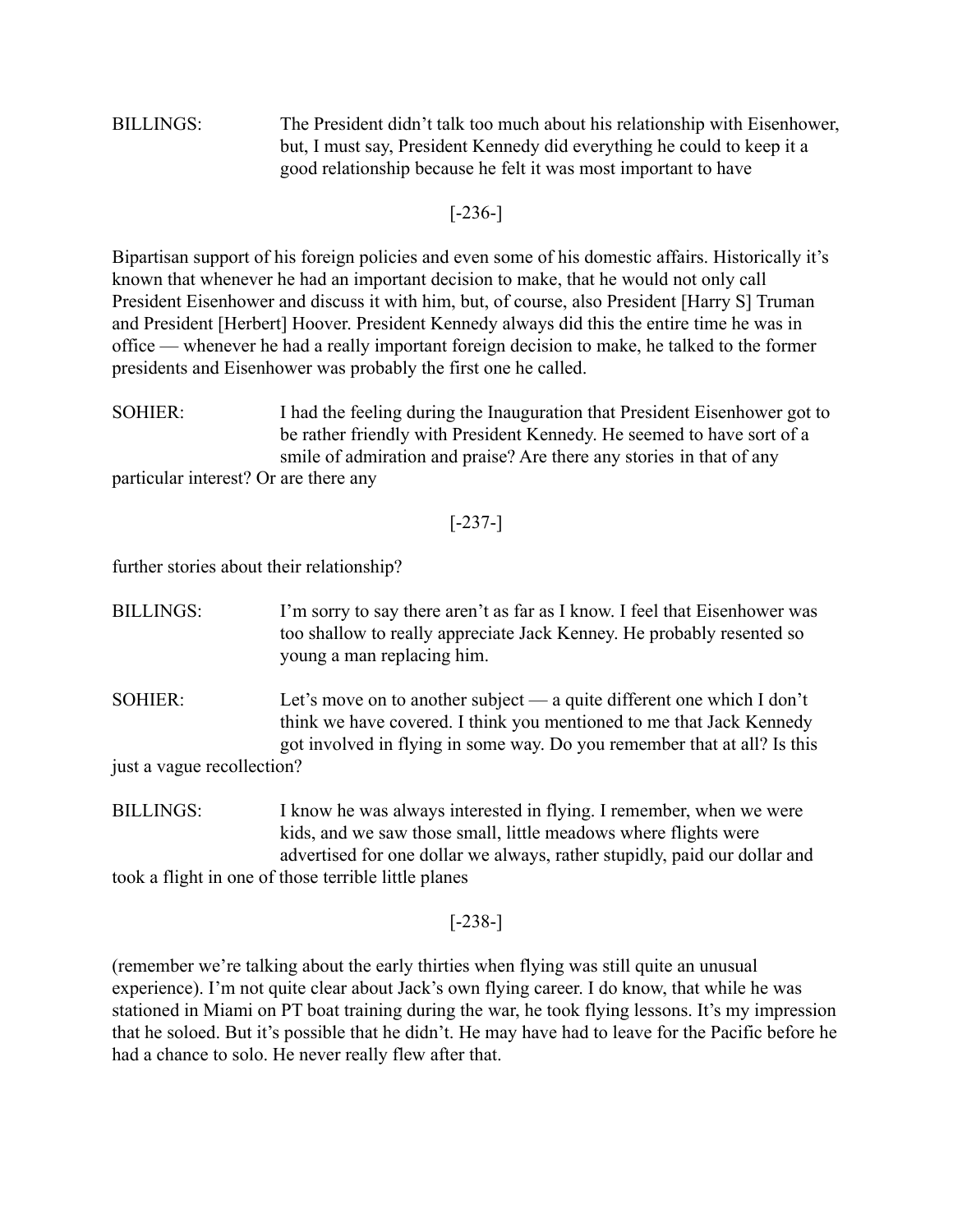SOHIER: Let's move back a little bit in time to Choate School. I think one of the things I meant to ask you before was whether you ever had any reunion at Choate? Did he like reunions? Are there any stories there? BILLINGS: He didn't like reunions at all — particularly at Choate. I think we discussed before, we left Choate with an unfriendly attitude toward the school,

#### [-239-]

for reasons about which we have already talked. After Jack entered Congress, he became one of their more illustrious alumni and was asked every year to come back and make a speech at graduation, etc. He didn't really want to because of his negative feeling about Choate. But, I remember, he agreed to go back if I went with him. I agreed to go if he'd put some of the teachers in their place — those teachers whom we felt had behaved very badly towards us. I thought this would be rather fun. So he agreed, and we went back and he was the major speaker. I remember the speech he made. It was an excellent one. It was a subject in which he was always interested and one which he felt very strongly about. He said that, since the privilege of going to a [preparatory] prep school was extended to so few that those boys had a great responsibility

### [-240-]

towards society. Among these was the responsibility of taking part in the government. He said that, historically, the private school system in the United States, unlike Great Britain, had not encouraged boys to go into public life. He gave a most impressive speech on the subject.

SOHIER: Was this talk something that he thought about a lot in advance?

BILLINGS: He had given it a great deal of thought. If I can just go on a little further on the same subject…. I remember a similar speech about four months before the President died, at the request of the school, a few of us alumni got

together and commissioned his portrait as a gift to the school. The President wasn't able to attend the Presentation Exercises which took place at the same time as Alumni Day. However,

#### [-241-]

he taped a message to be used at the presentation. I remember it was the same kind of a speech that he's given so many years before, when he was a young Congressman. He, again, encouraged the graduates of the private school system to take part in government service.

SOHIER: What did he think about private schools? Was he against the concept, do you think? I'm sort of interested in this myself. Did he feel that it would have been better if he and everybody else in a position financially to go to

a private school had gone to a public school? Did he have any feelings about this, or was it merely that he felt that if you have the opportunity to go to a private school you ought to then….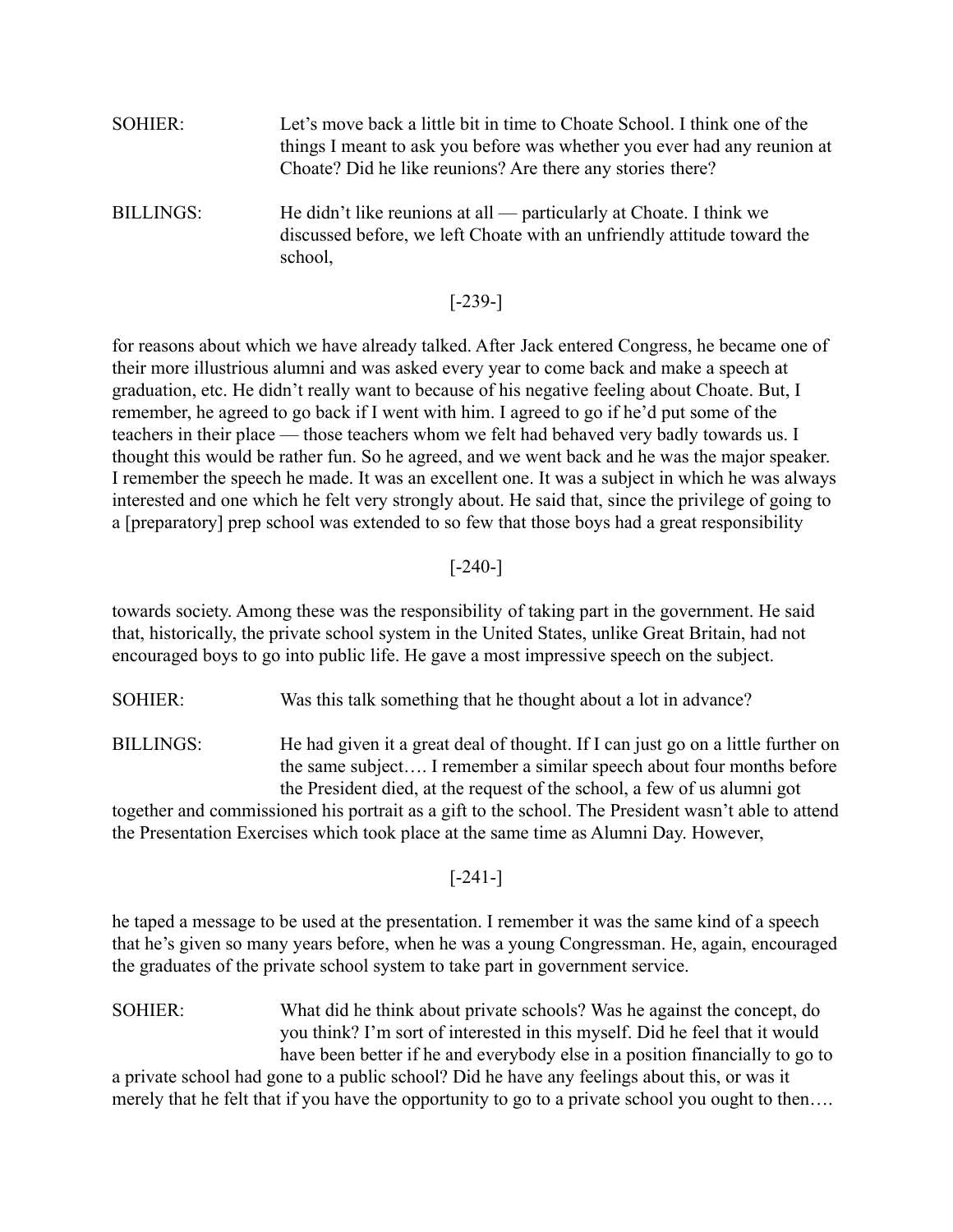### BILLINGS: .... Feel the deep responsibility of the privilege you had been given. When we attended

### [-242-]

Choate public service was not one of the ambitions of the students. To answer your question, I never heard him speak other than very highly of the private school system. I think he felt that it was extremely unfortunate that in some areas the public schools couldn't give the kind of education that private schools could. I think he felt that there was no question that, if a family could afford to send a boy to a private school, they should give their boy this advantage.

- SOHIER: And this is the sort of thing that he would have planned for his own children?
- BILLINGS: Oh, yes, but I think that, as President, he felt that it was very important that the educational system in the public schools should be greatly improved.

#### [-243-]

SOHIER: Now let's shift to quite another subject. You pointed out earlier what a lot of fun Jack Kennedy was and I think perhaps you have some more illustrations of this. This, I think was an awfully strong thing with you, at

that time and undoubtedly later in life — that he was just an awful lot of fun to be with. Can you remember some further stories of fun? I think you mentioned one story in which you changed names.

BILLINGS: I think it's hard to remember particular experiences during the many years that I knew him. Unfortunately my recall isn't very good. Jack was more fun than anybody I've ever known and I think most people who knew him felt the same way about him — at least, those people who were lucky enough to know him as well as I did. As I said before, he never lost this ability

#### [-244-]

to be tremendously good company. I think I've given a few of the stories I recall. I remember, for instance, he was very successful in his relationship with girls and, I felt, more successful than I was. I told him that the only reason he was successful was because he was Joseph P. Kennedy's son, since his father was pretty well known as a very rich man. I always kept telling him that this was the only reason that he was doing well. One night he insisted that we take out two blind dates, arranged by someone else. I was to be John F. Kennedy and he was LeMoyne Billings. He even went so far as to get his father's Rolls [Royce] for the occasion. We had one very competitive night trying to see who would do better and I'm afraid, as I recall, he was satisfied with the results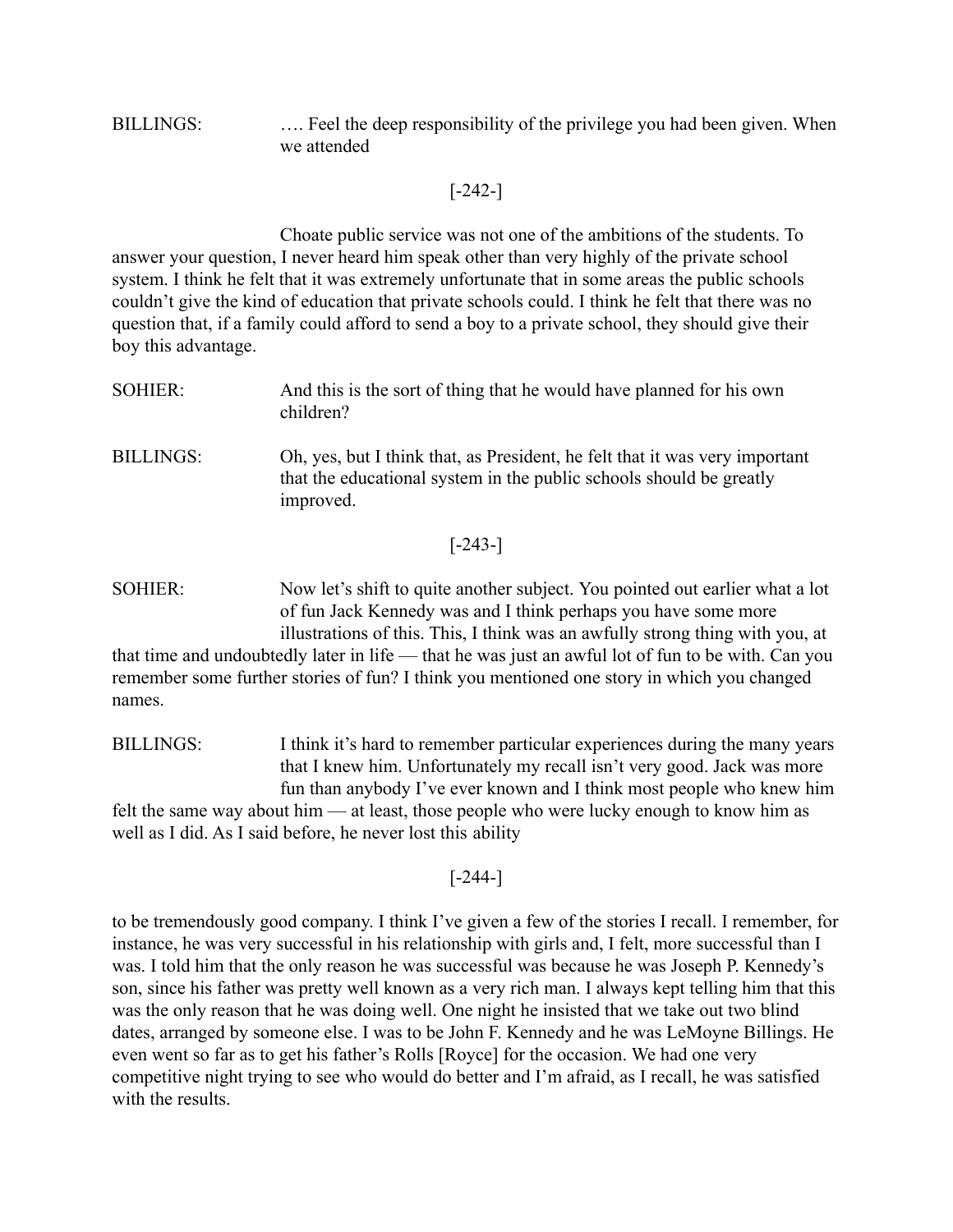### $[-245-]$

SOHIER: Were there any other stories?

BILLINGS: I think I remember also we used to do an awful lot of driving and I guess, like a lot of young fellows, he drove pretty fast. We drove a lot around the Cape. You couldn't get arrested too many times for speeding in

Massachusetts without having trouble with your license. I think he'd just reached that point. One night, we were riding along in an open car. I remember a cop was coming up behind us another ticket would have cost Jack his license. While the car was still moving, we changed places, which is a very tough operation to do. If you ever try it, you'll find out how really tough it is. After we'd changed places, we suddenly realized that he had on a white coat and I had on a dark coat. There was much scrambling to get those coats changed. I don't know how

### [-246-]

we did it, but we got away with it and, of course, I got the ticket!

SOHIER: The father in a family I used to know in Boston, was the Governor of the state at one point, and you couldn't be arrested or at least if you were all you had to do was show the name and that was the end of that. Was there that with the Kennedys at this point. I mean was there a lot of that in Massachusetts?

BILLINGS: No, there wasn't any of that in Massachusetts. The father was, I suppose, well known but not that well known, and his grandfather was also rather well known, having been, as he always said, "the greatest mayor Boston

ever had." But this never seemed to help Jack with this problem as evidenced by the story I have just told. I do remember a rather funny time,

## [-247-]

though, when we were on the parkway in New York state while he was a Congressman. We had passed a State cop, not really going very fast but State cops, I guess, don't like you to pass them at any speed. This guy drew up beside us and gave Jack hell, he was really very rude. We really hadn't been speeding, but he just was in a mood not to have anybody pass him. Although he was unnecessarily insolent, I remember the President didn't really say anything. While the cop was looking at the different cards and license, he said, "You're not one of the Kennedys of Boston, are you?" And the President said, "I don't know what Kennedys you're talking about, but my family comes from Boston." And he said, "You're not the Congressman, are you?" And Jack Kennedy said, "Yes, I am." And, of course, it was rather interesting to see the change in the officer's manner.

### [-248-]

We enjoyed this, I must say, thinking of the problems we'd had with the law in our youth.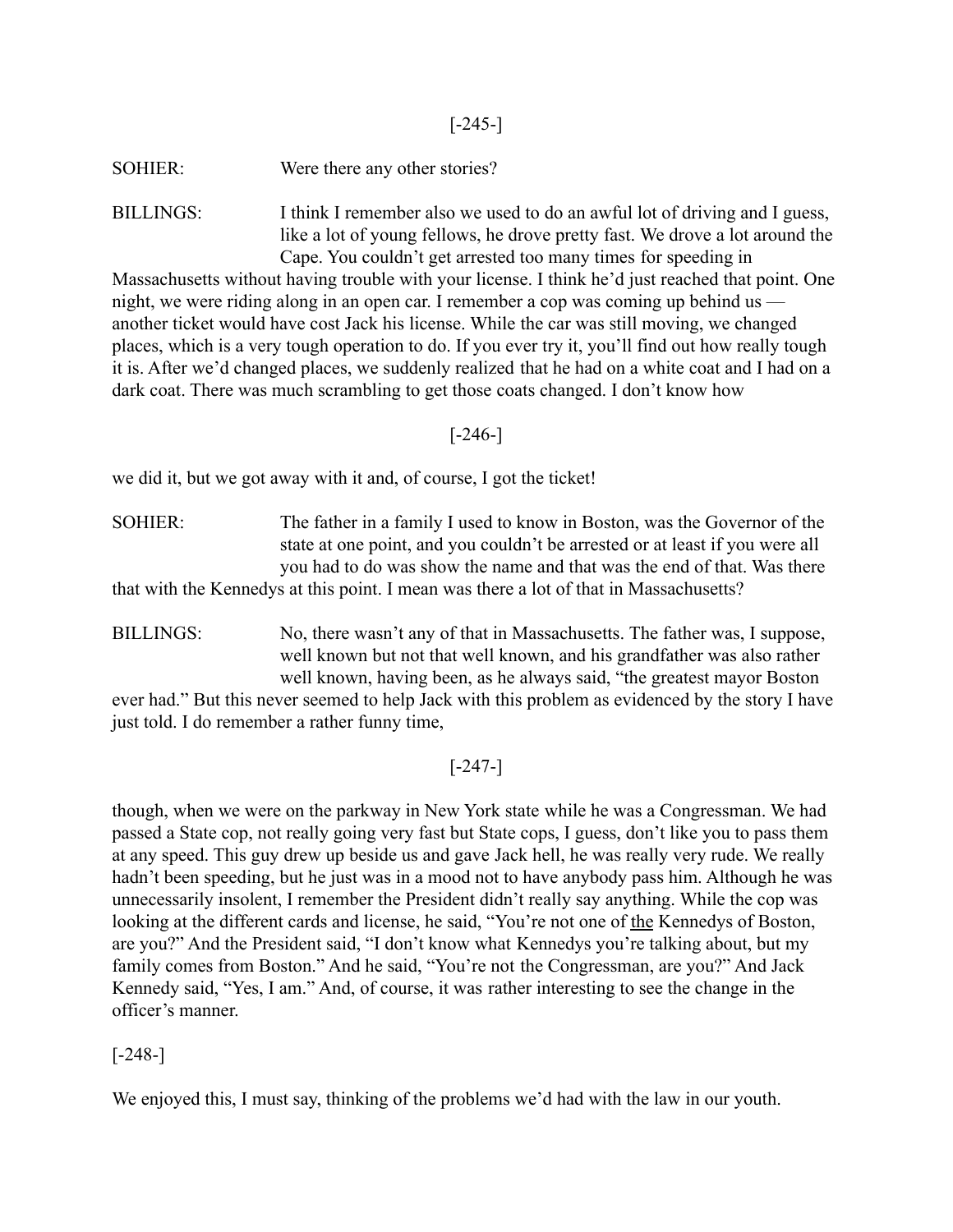| <b>SOHIER:</b> | Now I wonder if we could move to the congressional campaign when he                                    |
|----------------|--------------------------------------------------------------------------------------------------------|
|                | ran for congressman in the eleventh Congressional District of                                          |
|                | Massachusetts. This was in 1946. Were you around when he made his                                      |
|                | decision to run? It's been written up that his father had a long talk with him one night and after     |
|                | this he said, "I think I'll run for Congress." And also tt he said, and I quote, "If Joe were alive, I |
|                | wouldn't be doing this." Apparently he made a statement like that to the press. We've covered          |
|                | some of this before, but what are your reactions? What do you know about the beginning of this?        |
|                |                                                                                                        |

BILLINGS: In the first place, I was late getting out of the Service. I don't think I actually got back from

## [-249-]

the Philippines and was discharged from the Navy until March of 1946. The primary was in June. However, I know a little about it because obviously I had discussed it with him. Of course, it was James M. Curley's congressional seat that became available. As I remember, Mayor Curley decided against re-election rather late. His decision not to run was a rather sudden one. There were about ten competitors for the seat. One of them was the Mayor of Cambridge — all of them were much better known in the district than Jack Kennedy. I don't believe any of this business about the father pushing Jack Kennedy into running, or that he wouldn't have run had it not been for a feeling of family responsibility because Joe wasn't around. I've read and heard all these stories but I never heard Jack say this in his life. Maybe this

### [-250-]

was a good thing to say to the press. I just don't feel, in my own mind, that this was the reason that Jack Kennedy went into politics. In fact, I know it wasn't. I'm sure that Mr. Kennedy was very pleased that Jack made this decision but I'm sure he didn't make it just because his father wanted him to. Whatever the reasons were, and I have the feeling that this was the obvious thing for Jack to do, don't forget also his grandfather was around, who was probably interested in having him run.

| <b>SOHIER:</b>   | This was [John F. Fitzgerald] Honey Fitz?                                                                                                                                                  |
|------------------|--------------------------------------------------------------------------------------------------------------------------------------------------------------------------------------------|
| <b>BILLINGS:</b> | Yes. He was very much around in those days, and I'm sure that he was<br>thrilled to have his grandson enter Boston politics.                                                               |
| <b>SOHIER:</b>   | Was he helpful at this point? Did he participate in this?                                                                                                                                  |
| $[-251-]$        |                                                                                                                                                                                            |
| <b>BILLINGS:</b> | We're getting ahead of the story. I can tell you exactly the part he played.<br>First of all, I don't know whether we have discussed Jack's relationship<br>with his maternal grandfather. |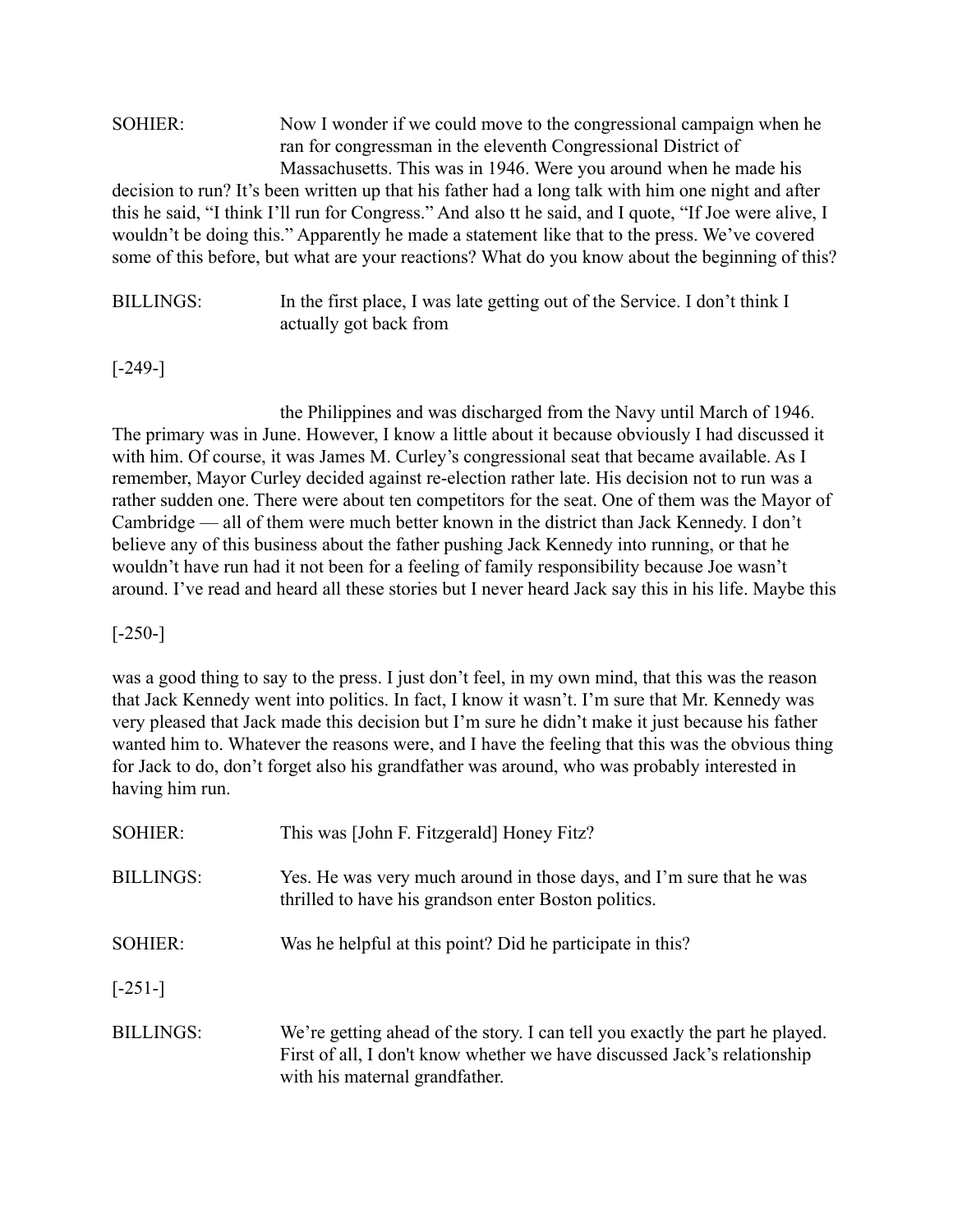SOHIER: No, we haven't.

BILLINGS: It was a very wonderful and close relationship. They were absolutely crazy about each other. Jack was undoubtedly the old man's favorite. There's been an awful lot written about Honey Fitz. He was a very attractive old

man, full of the Irish blarney, full of mischief, and love of life. So much of Jack's love of life and his inquisitiveness about life and his interest in everything comes from his maternal grandfather. Mayor Fitzgerald never lost his intense enjoyment of life. He was well into his eighties when

[-252-]

he died. I think he was probably in his very late seventies when Jack ran for Congress. He was so excited about his grandson coming up there and going into politics in his own home area that he was beside himself. He lived in the Hotel Bellevue with his wife, who was a lovely person.

| <b>SOHIER:</b> | I guess she's still alive. |
|----------------|----------------------------|
|                |                            |

BILLINGS: She still is. I think perhaps she's a little senile now. I haven't seen her for four or five years, but she was a terribly nice, quiet lady who was able to put up with Honey Fitz for fifty to sixty years. She adored him as he did her. She must have had an exciting life with him. He was a man who was never still for one

moment. His humor was something that Jack loved so much; he adored his grandfather's sense of humor. I think one of the reasons that Jack always enjoyed [David] Dave Powers

## [-253-]

was because his Irish sense of humor must have reminded him of his grandfather who had that same wonderful knack of telling stories. It wasn't the fact that the stories were so good, because we heard the same ones over and over again. Certainly Jack had heard them many, many times. But each time the Mayor told a story, he'd tell it in a different way and he'd laugh and enjoy it so much himself that everybody else had to enjoy it and, I must say, nobody enjoyed it more than Jack. He always took every opportunity to ask his grandfather to tell some story that he'd heard at least ten or twelve times. And this is the same kind of knack Dave Powers has — the ability to tell an Irish story and tell it well, and Telling it so the President could listen to the same story many, many times. I think that, unquestionably, his admiration for his

## [-254-]

grandfather and his grandfather's love of politics had some influence on his coming into the congressional fight. Undoubtedly in the long run it was because Jack wanted to do it himself.

| SOHIER:          | Wasn't Mrs. Kenendy's father deeply involved in the campaign?                                                                                          |
|------------------|--------------------------------------------------------------------------------------------------------------------------------------------------------|
| <b>BILLINGS:</b> | Oh, he was very much involved, but probably wanted to be involved more<br>than Jack allowed him to be. He brought out all his old buddies, all sort of |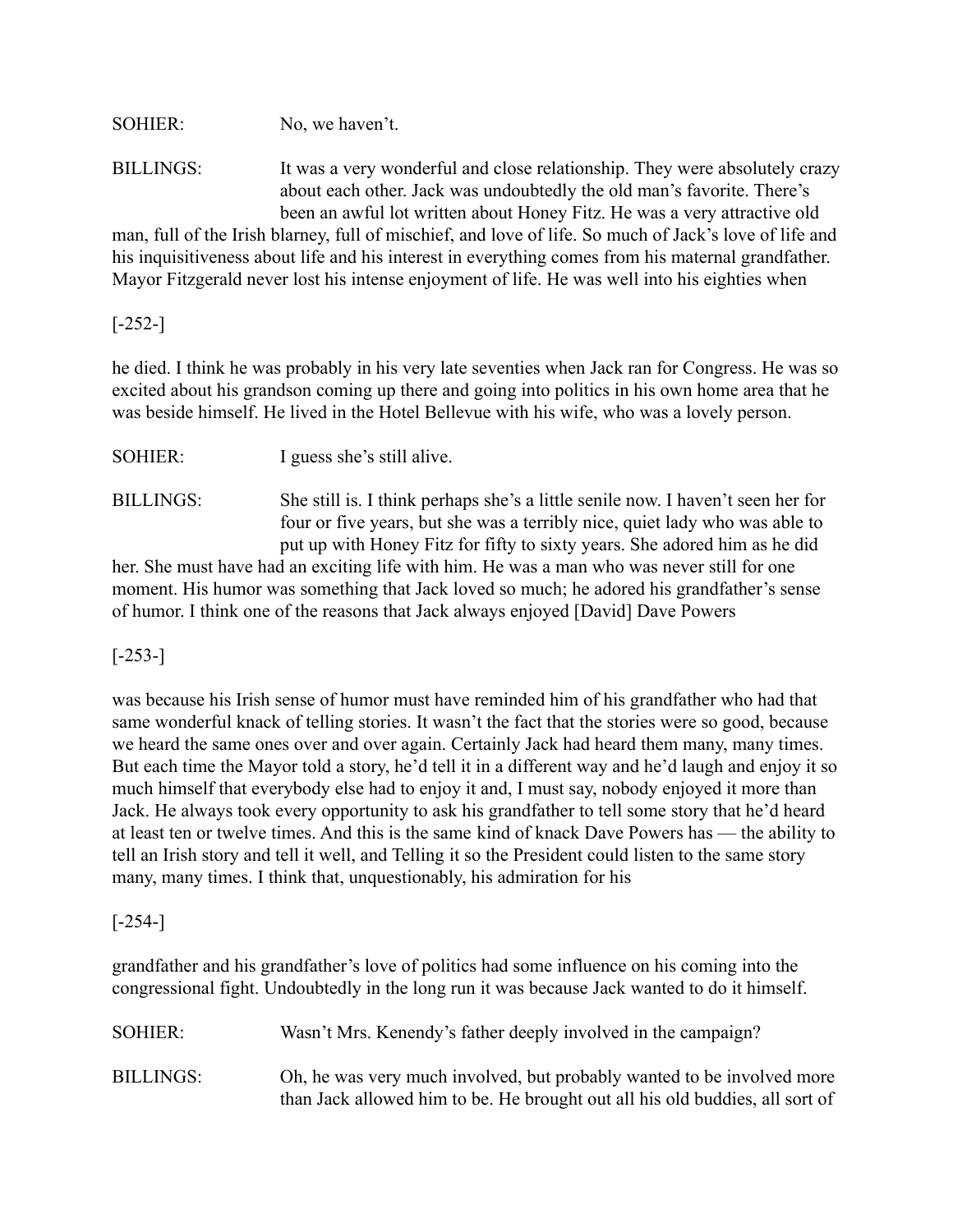over-the-hill Irishmen, who were living in the past. They wanted to go back to the old kind of politics. In Jack they thought they saw an opportunity to do this. Their eyes were filled with Irish excitement for the new battle. Jack had to discourage his grandfather's desire to run the campaign his way. He enjoyed his grandfather's

[-255-]

Exuberance and he did let him take part but he had to hold him back.

| <b>SOHIER:</b>   | Now, you're talking about Mr. Kennedy's father?                                                                                                                                                                             |
|------------------|-----------------------------------------------------------------------------------------------------------------------------------------------------------------------------------------------------------------------------|
| <b>BILLINGS:</b> | Oh, no, Mr. Kennedy's father was not living. Mr. Kennedy's father died<br>before the President was born.                                                                                                                    |
| <b>SOHIER:</b>   | You're talking still about Honey Fitz?                                                                                                                                                                                      |
| <b>BILLINGS:</b> | Honey Fitz, yes.                                                                                                                                                                                                            |
| <b>SOHIER:</b>   | I was trying to bring out that Mr. Kennedy's father also was involved in<br>politics, wasn't he?                                                                                                                            |
| <b>BILLINGS:</b> | Well, he was, yes, but that was long before the President was born.                                                                                                                                                         |
| <b>SOHIER:</b>   | So the Kennedy side of the family, in                                                                                                                                                                                       |
| $[-256-]$        |                                                                                                                                                                                                                             |
|                  | terms of political life in Boston, was not a big factor.                                                                                                                                                                    |
| <b>BILLINGS:</b> | Well, I think his father was very important not only because he was well<br>known but his family had been important in East Boston.                                                                                         |
| <b>SOHIER:</b>   | That's right and in the North End, I think were the Fitzgeralds.                                                                                                                                                            |
| <b>BILLINGS:</b> | Well, of course, the Fitzgeralds were all over Boston. Mayor Fitzgrald was<br>known all over Boston because he had been not only the Mayor of Boston<br>but also he had been a United States Congressman. At the end of his |
|                  | political career he ran for the United States Senate against Henry Cabot Lodge, the grandfather                                                                                                                             |

of the present Ambassador to Vietnam. Mr. Kennedy's father was well-known in his day. He had been in the State Senate as well as political boss in East Boston.

 $[-257-]$ 

Undoubtedly this was helpful to Jack. However, Mayor Fitzgerald was alive, on the scene, and terribly excited about the whole thing. I think you asked me what part Ambassador Kennedy,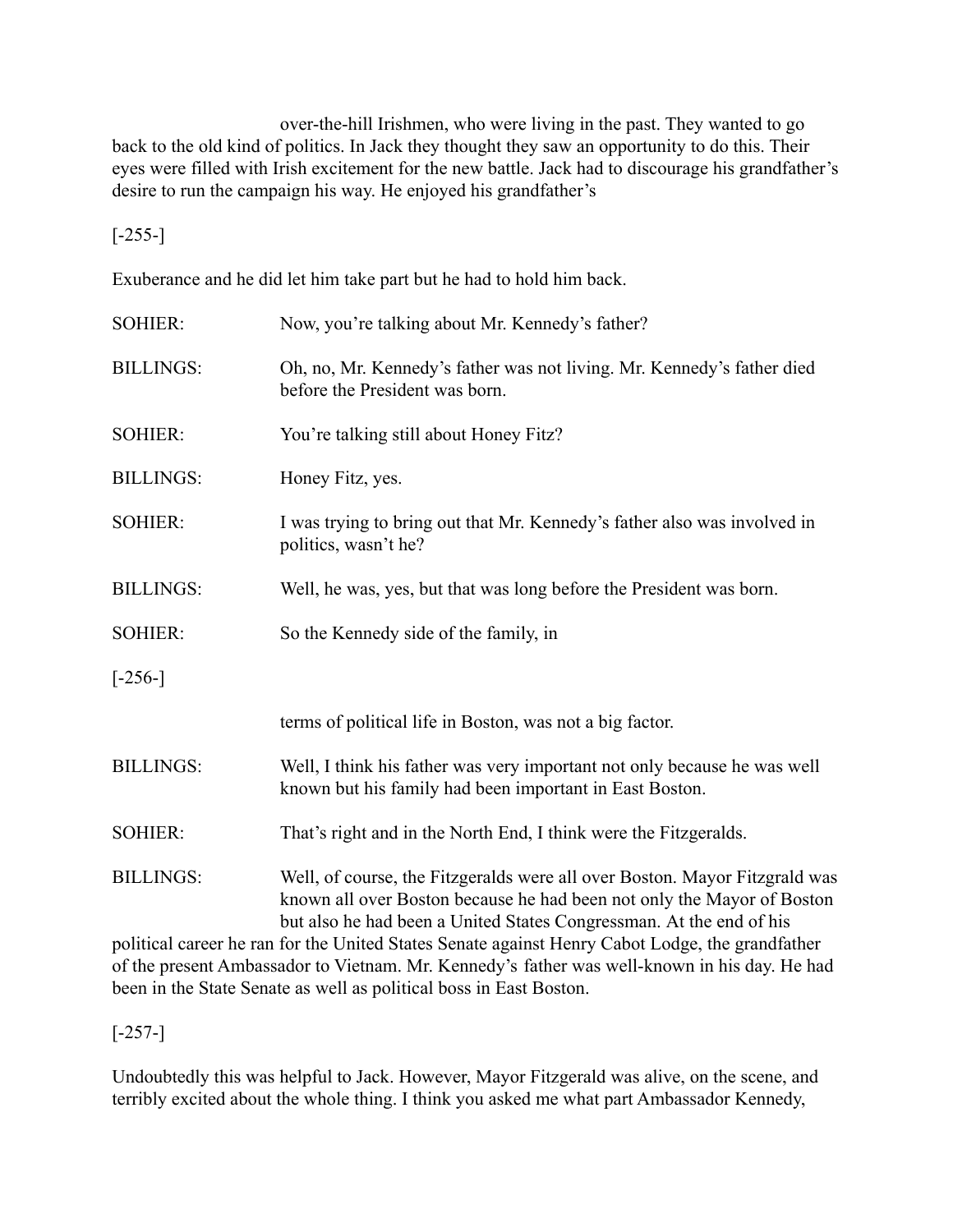Jack's father, played in this congressional primary. At that time and forever more, he was in the background. He was never seen and was never in evidence.

SOHIER: Was this because he felt he was an unpopular figure because he'd made a lot of money?

BILLINGS: No. I think again this is evidence of his ability to determine what was the right thing to do. It was evident in the way Mr. Kennedy behaved all during Jack's political career. He knew perfectly well that a strong

personality like himself might mislead the voters into believing that the real power behind Jack Kennedy

[-258-]

was his father and that Jack Kennedy was just a young man who didn't have a mind of his own. His father wanted to make sure that Jack was never charged with this.

SOHIER: Now you came back from the war and arrived, I guess, while things were well underway?

BILLINGS: When I came back, his decision had been made to run. I was trying to get back into my own life and had applied for admission to Harvard Business School. I was accepted and I was to begin the first part of June. I had a

couple of weeks before that, so I decided to go to Boston and see how Jack was getting along. Of course, I was very interested. It was exciting to me to have him running for Congress, which, at the time, seemed a very high office indeed.

| <b>SOHIER:</b>   | You hadn't seen him for a while? Did                                                                                                                                                                     |
|------------------|----------------------------------------------------------------------------------------------------------------------------------------------------------------------------------------------------------|
| $[-259-]$        |                                                                                                                                                                                                          |
|                  | it seems sort of funny? Had your relationship changed? How did it strike<br>you?                                                                                                                         |
| <b>BILLINGS:</b> | This wasn't the first time I'd seen him since I left the service. I had visited<br>him several times, but before he had actively started campaigning. There<br>was never any change in our relationship? |
| <b>SOHIER:</b>   | Had he grown in any way? Had he become suddenly more mature or was<br>he the same guy you'd known before? There wasn't any discernible<br>difference, was there, that you can recall?                    |
| <b>BILLINGS:</b> | I'm sorry I don't remember any change. I went to Boston and found him<br>deeply involved in this very tough fight with absolutely nobody behind                                                          |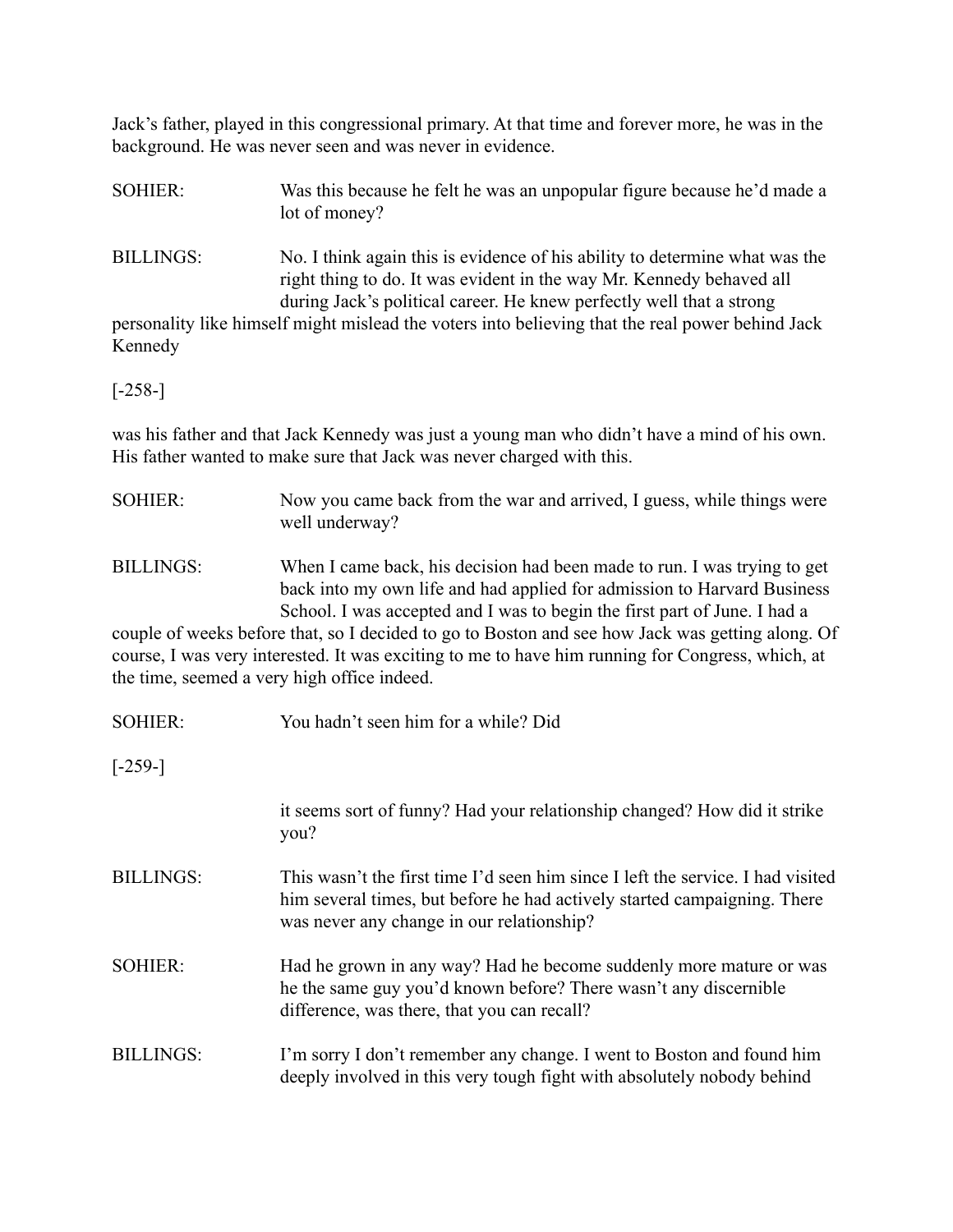him except his grandfather and his grandfather's friends, all of whom admittedly had been out of politics for many, many

[-260-]

years and proved to be more hindrance than help. They all had advice and wanted to direct his campaign. All the old [politicians] "pols" who had been hanging around for years thought this was the opportunity to get in it again.

SOHIER: Oh, he had this kind of problem, did he?

BILLINGS: Oh, boy; oh, boy! Here was a rich young man, the heir to the great Kennedy fortune, a young Ivy Leaguer who had been born in Boston but hadn't lived there for years; a man who had gone to all of the best schools,

had come back into this rather poor district from which his forefathers had come but where had had never lived himself. They didn't think he had a chance — this young thin man who looked much younger than his twenty-nine years. Many unscrupulous politicians thought this was going to be a good ride and that probably they could

 $[-261-]$ 

pick up some money, too.

| <b>SOHIER:</b>   | How would they pick up money?                                                                                                                                                                                                     |
|------------------|-----------------------------------------------------------------------------------------------------------------------------------------------------------------------------------------------------------------------------------|
| <b>BILLINGS:</b> | Oh, by saying they were going to help to do this and that. By misleading<br>him, they probably felt they could take his money. They probably thought<br>he didn't have any sense. Lots and lots of these Boston "pols" completely |
| misjudged him.   |                                                                                                                                                                                                                                   |
| <b>SOHIER:</b>   | But you settled right into the machinery                                                                                                                                                                                          |
| <b>BILLINGS:</b> | Well, I didn't intentionally. As I said before, his grandmother and<br>grandfather had an apartment in a rather old-fashioned hotel which<br>happened to be in his district.                                                      |
| <b>SOHIER:</b>   | That was the Bellevue?                                                                                                                                                                                                            |
| <b>BILLINGS:</b> | That was the Bellevue, which was in his congressional district.                                                                                                                                                                   |
| $[-262-]$        |                                                                                                                                                                                                                                   |
| <b>SOHIER:</b>   | It's on Beacon Street, isn't it?                                                                                                                                                                                                  |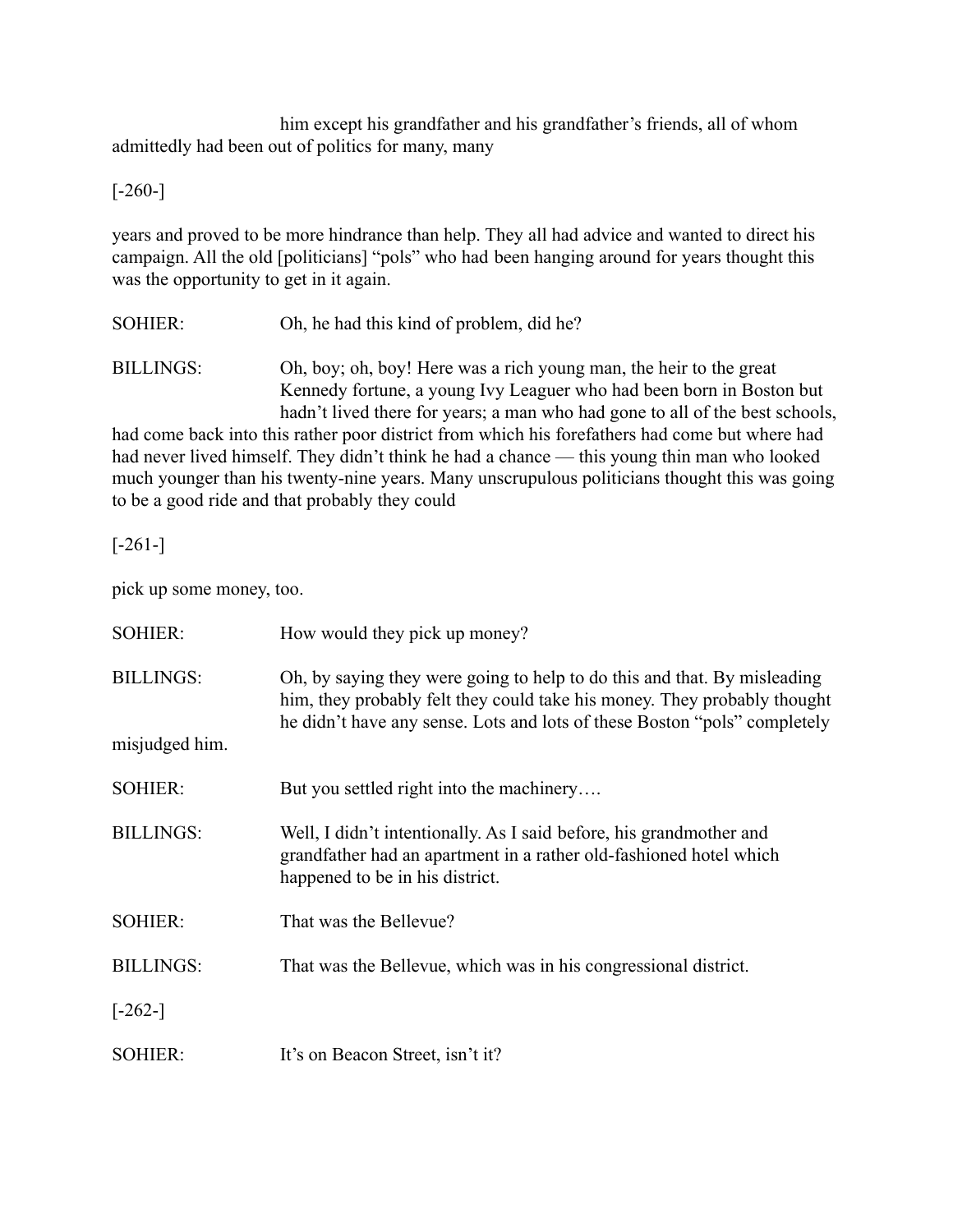### BILLINGS: Anyway, it's right next door to the State House. The President took two rooms there — a bedroom and a living room, there he was, without anybody. He didn't want his father around. He was concerned about having any of his father's friends help him. He really wanted to do it on his own. I'm sure he discouraged his father from sending people of his generation around. He certainly didn't have any choice about his grandfather's friends. These old people were all over his living room. I remember when I first got there his entire living room was filled with old Irish politicians

smoking up a storm.

| SOHIER:   | Did he think this was pretty funny or was he concerned about it? |
|-----------|------------------------------------------------------------------|
| BILLINGS: | He was concerned but he had to feel                              |

 $[-263-]$ 

his way and he wasn't going to insult anybody. This doesn't mean he took their advice. He listed and made up his own mind as to what he was going to do. He certainly didn't turn away anybody who wanted to help him, young or old, whoever they were. He talked to them and any help they could give him he was happy to receive. Later he'd decide who he was actually going to depend upon.

Of course, it was so very early in the campaign when I arrived. He hadn't really made decisions as to who were trustworthy and whom he could depend upon. Obviously, there were some very good people who came in as well as many, many bad ones. I remember I was only planning to stay there for a week and just sort of be an observer — go around where he went and listen to him make his talks and generally just enjoy the excited of the

[-264-]

whole thing. I remember one day he said, "We've opened up a headquarters in Cambridge — it is being organized by a fellow from Cambridge. I don't know much about him. I think it would be helpful if you'd spend some time over there and see what he's doing." Remember Cambridge was the biggest town in his district. I won't go into the whole thing, but at the headquarters I met a lady named Rose Reynolds. She had been working as a volunteer there since the headquarters opened. She was dedicated to Jack Kennedy. She's dead now — but it is dedicated women like Rose who helped Jack become President. She was worried sick about how things were going at the Cambridge headquarters. She told me all sorts of stories about the man who was running things there. I watched, and a lot of what she said was true. I told Jack and he said

## $[-265-]$

"Why don't you go over until we find somebody to take your place?" So I went over there and I stayed until the end of the [election] primary. I really got deeply involved in the whole thing.

SOHIER: In other words, you stayed over in Cambridge and sort of headed up that part of the campaign?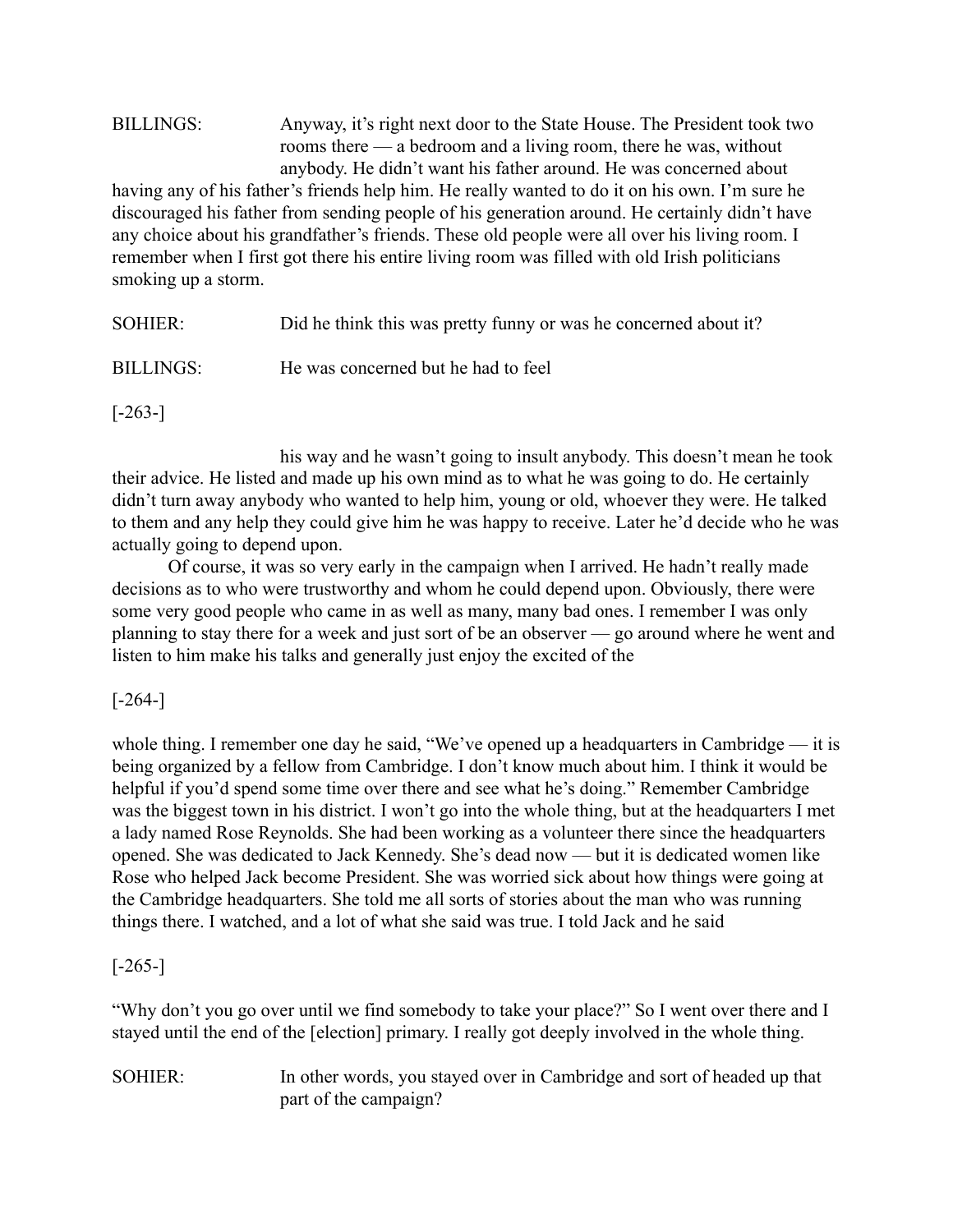## BILLINGS: Yes, I stayed and went back to the Bellevue every night about three in the morning. I'd come back and there Jack would be with the greatest cross section of people you've ever seen jammed into his living room and bedroom, all smoking cigars and sitting around talking — most of them were no help at all. When we went to bed, even at three or four in the morning, there'd be people sitting and smoking cigars on my bed as well as the candidate's. I don't know when or how he ever got

[-266-]

any sleep. When we'd wake up in the morning, we'd find people still sitting around the room smoking cigars. He was working hard; he was learning.

| <b>SOHIER:</b>   | He still had a brace on his back didn't he?                                                                                                                   |
|------------------|---------------------------------------------------------------------------------------------------------------------------------------------------------------|
| <b>BILLINGS:</b> | If he did, I don't remember that. It certainly was one of the better periods<br>for his back, because I don't remember back trouble.                          |
| <b>SOHIER:</b>   | And there was malaria; you read that his skin was yellow.                                                                                                     |
| <b>BILLINGS:</b> | If he did, that's one problem that                                                                                                                            |
| <b>SOHIER:</b>   | He had some other problems                                                                                                                                    |
| <b>BILLINGS:</b> | I don't remember his health problems during the entire congressional<br>campaign. If he had it, he had so many other problems that he didn't talk<br>about it |

[-267-]

and none of us even thought of it. He may have been in pain, like he was so much of the time, but if he was, his mind was on other things and he never discussed it. It never crossed my mind, until this moment, whether he was sick during that period, whether he had a bad back, whether he had malaria, or whether he had this or that or the other thing. He was very thin, as pictures will show, but he certainly was working as close to twenty-four hours a day as a man can work. He never let up during the entire campaign. Many health men could not have kept up that pace.

| <b>SOHIER:</b>   | What was his ability at this point for public speaking?                                         |
|------------------|-------------------------------------------------------------------------------------------------|
| <b>BILLINGS:</b> | I'll tell you about his ability. It was exciting to me to find that he had a<br>natural ability |

[-268-]

to speak well in public. I really hadn't realized this. You see I never really thought about him as a public speaker or as somebody who could influence people by what he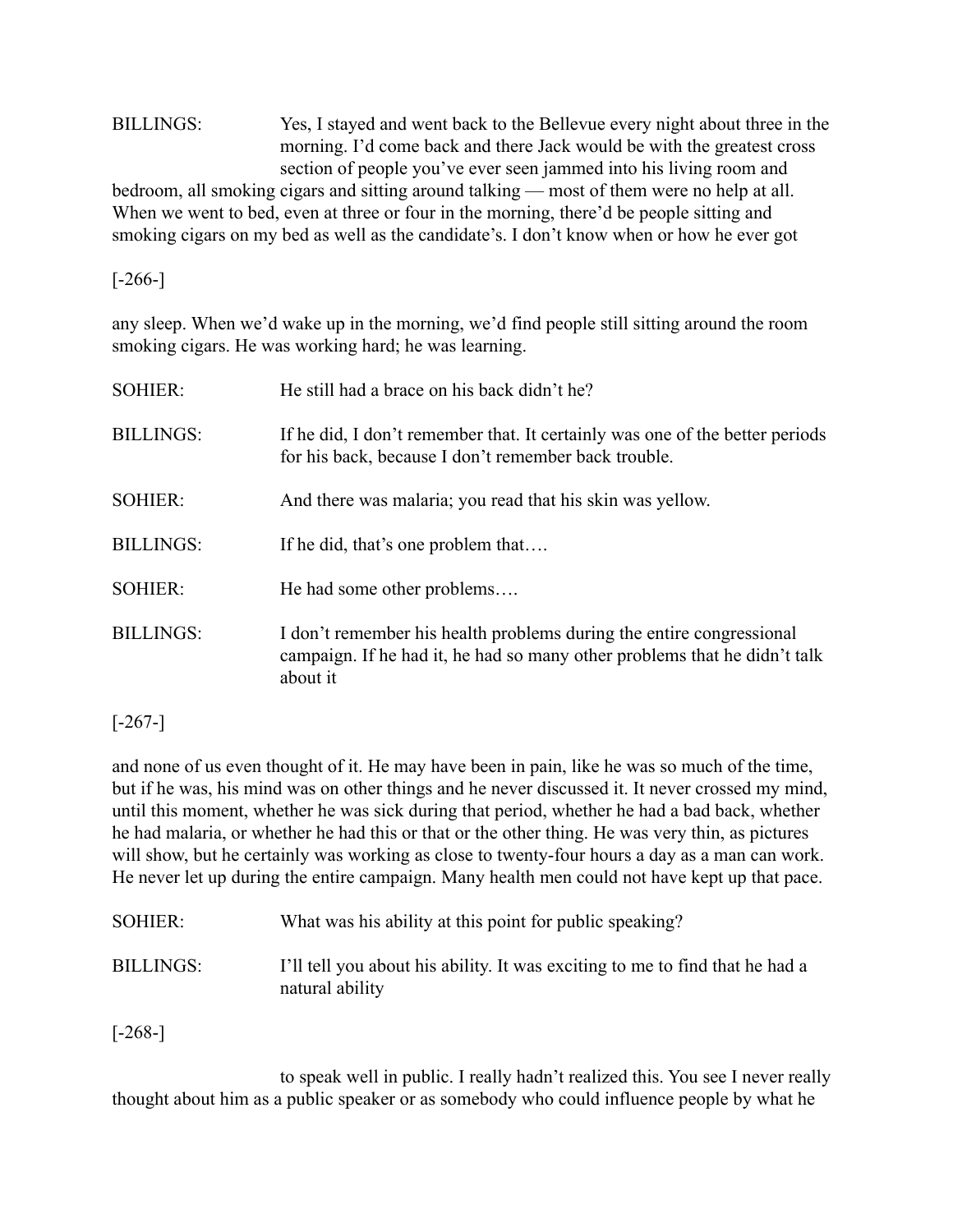said. (I just never really thought about it, although I'm sure he had always had all these attributes.) It was inspiring to hear him make a speech in front of complete strangers who were usually people who were thinking "here's just a young, rich guy and let's hear what he was to say." It was really one of the great experiences of my relationship with Jack. Through the years, in the advertising business I've had to do a lot of selling. If you have a good product and you are able to expose that product properly, then you can be successful. That's really the whole secret of marketing — in Jack Kennedy, we found we had a good product and a product that, if

## $[-269-]$

properly exposed, would convert voters to his side. This was so encouraging because, after a very short time, we found that all we had to do was expose him. We thought of every means we could to expose Jack Kennedy properly. I can only speak for my own area, the Cambridge area, where my job was to do whatever I could to expose him to the entire city. One of our more important jobs was to set up what were, and I guess still are, known as house parties. This means that we would furnish folder chairs and coffee, to anyone who would hold open house for their friends and have Jack Kennedy there as a speaker.

| <b>SOHIER:</b>   | They'd furnish the house?                                                                                                                                                                                                 |
|------------------|---------------------------------------------------------------------------------------------------------------------------------------------------------------------------------------------------------------------------|
| <b>BILLINGS:</b> | They'd furnish the house and they'd ask the guests.                                                                                                                                                                       |
| <b>SOHIER:</b>   | Who'd you get? What kind of persons                                                                                                                                                                                       |
| $[-270-]$        |                                                                                                                                                                                                                           |
|                  | would be invited?                                                                                                                                                                                                         |
| <b>BILLINGS:</b> | This was just a great chain letter. We had our headquarters in Cambridge.<br>Somebody would come in who was interested in Jack Kennedy. We had<br>many things we could ask them to do; perhaps all they would do would be |

to take ten bumper stickers — if they'd conscientiously put them on cars, that would be at least some help. Of course, we'd ask them to go the whole route and one of the important things to ask was if they'd give a house party, asking forty or fifty people to join them to meet the candidate at their home. We tried to plan fie to six house parties a night, which means that he'd spend fifteen minutes in each home. Somebody would go ahead to keep the people happy until he got there. Obviously, it was impossible to schedule that everybody was happy.

[-271-]

| SOHIER:   | Who did you get to go with him who would come in and talk first?                                                                                                                                                                      |
|-----------|---------------------------------------------------------------------------------------------------------------------------------------------------------------------------------------------------------------------------------------|
| BILLINGS: | In a short time, (we didn't have much time) the Kennedy personality came<br>across to a lot of the aggressive young fellows in the district. Most of them<br>were young veterans, who, exposed to Jack, felt as most people did about |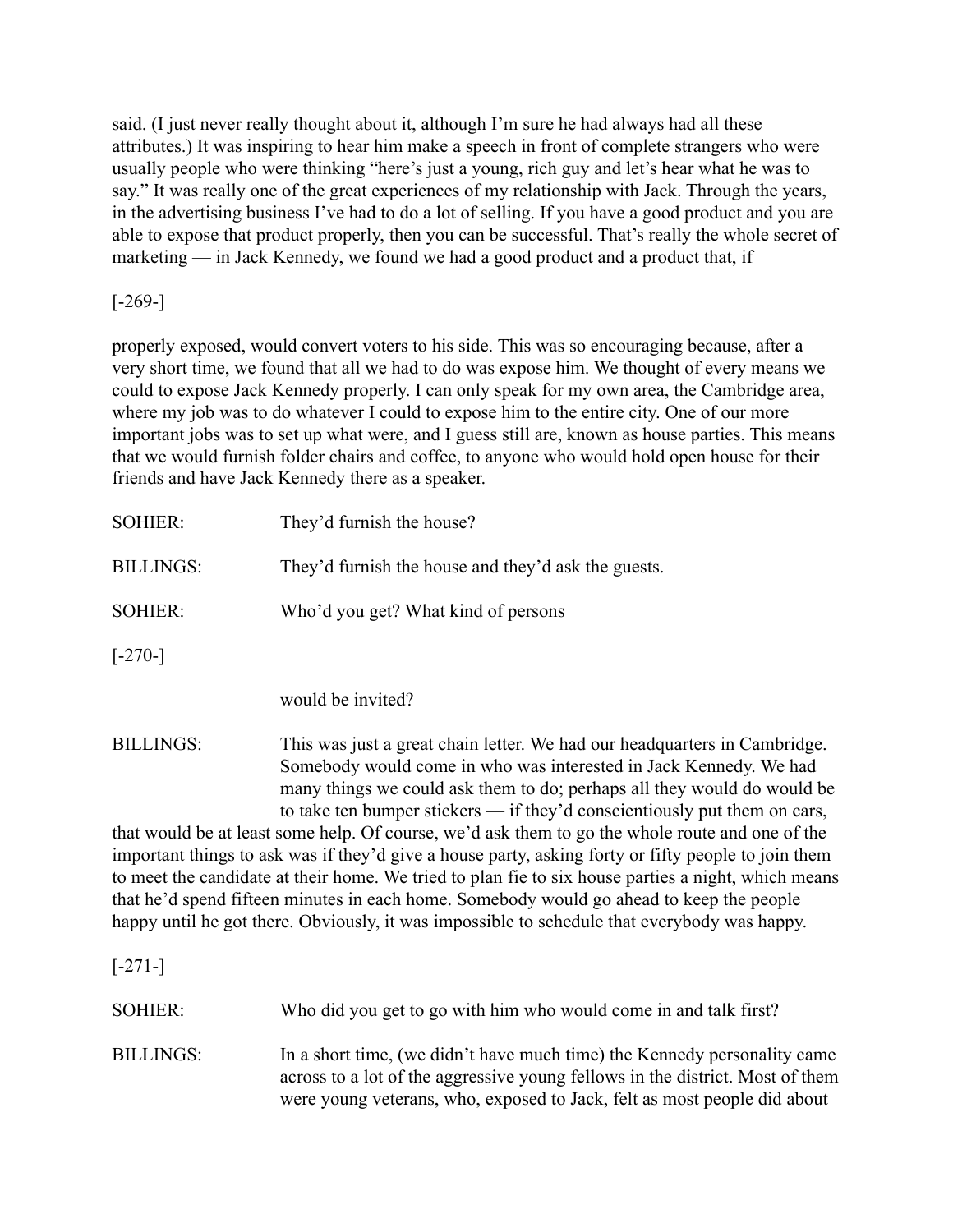him. They joined with him. It was just a question of which one would do what and which one he'd choose. In the end, he'd pick the ones who were best qualified to help him. He really never had any problem in having competent people around. Of course, his sister Eunice was a great help — many times she went to the house parties ahead of him.

| <b>SOHIER:</b>   | Who were these people? Are they people that we know now in the<br>government?                                                                                                                                            |
|------------------|--------------------------------------------------------------------------------------------------------------------------------------------------------------------------------------------------------------------------|
| $[-272-]$        |                                                                                                                                                                                                                          |
| <b>BILLINGS:</b> | I suppose some of them are very big in Boston today. I don't know. I can<br>remember some of their names.                                                                                                                |
| <b>SOHIER:</b>   | Was Mayor Russell the mayor then or was that somewhat later?                                                                                                                                                             |
| <b>BILLINGS:</b> | I think [John D.] Hynes was the mayor. I can't be sure. I think his name<br>was Hynes, but I don't remember the mayor. He didn't help us anyway.<br>There was a guy named Mark Dalton who helped awhile. Somehow he fell |
|                  | by the waveide I don't know what hannened to him There was a guy named John Droney who                                                                                                                                   |

by the wayside. I don't know what happened to him. There was a guy named John Droney, who was very, very helpful in Cambridge. I don't know what's happened to John Droney and his sister Mary. And there were some people named Mahoney. I think the only one from those very early years who was with Jack the whole

[-273-]

way until the day he died was Dave Powers.

SOHIER: What was he doing at this time?

BILLINGS: Jack met him in Charlestown (a section of Boston); that's Dave's hometown. Dave didn't have too much education — I don't know if he even finished high school, but he had the same kind of personality that he

has today; that great Irish wit. He knew Charlestown backwards and forwards. He is older than we are, I suppose he was four or five years older than the President. He'd been around in a small way in politics in his own backyard. He took a tremendous liking to the President and the President to him. He became very important in Charlestown and, furthermore, after that, he was always with Jack in a very personal way. I don't know that there are any others from those early days.

[-274-]

| <b>SOHIER:</b>   | The family got involved right away, didn't they? Didn't Bob Kennedy |
|------------------|---------------------------------------------------------------------|
| <b>BILLINGS:</b> | Bob Kennedy was very, very young remember. This was in 1946.        |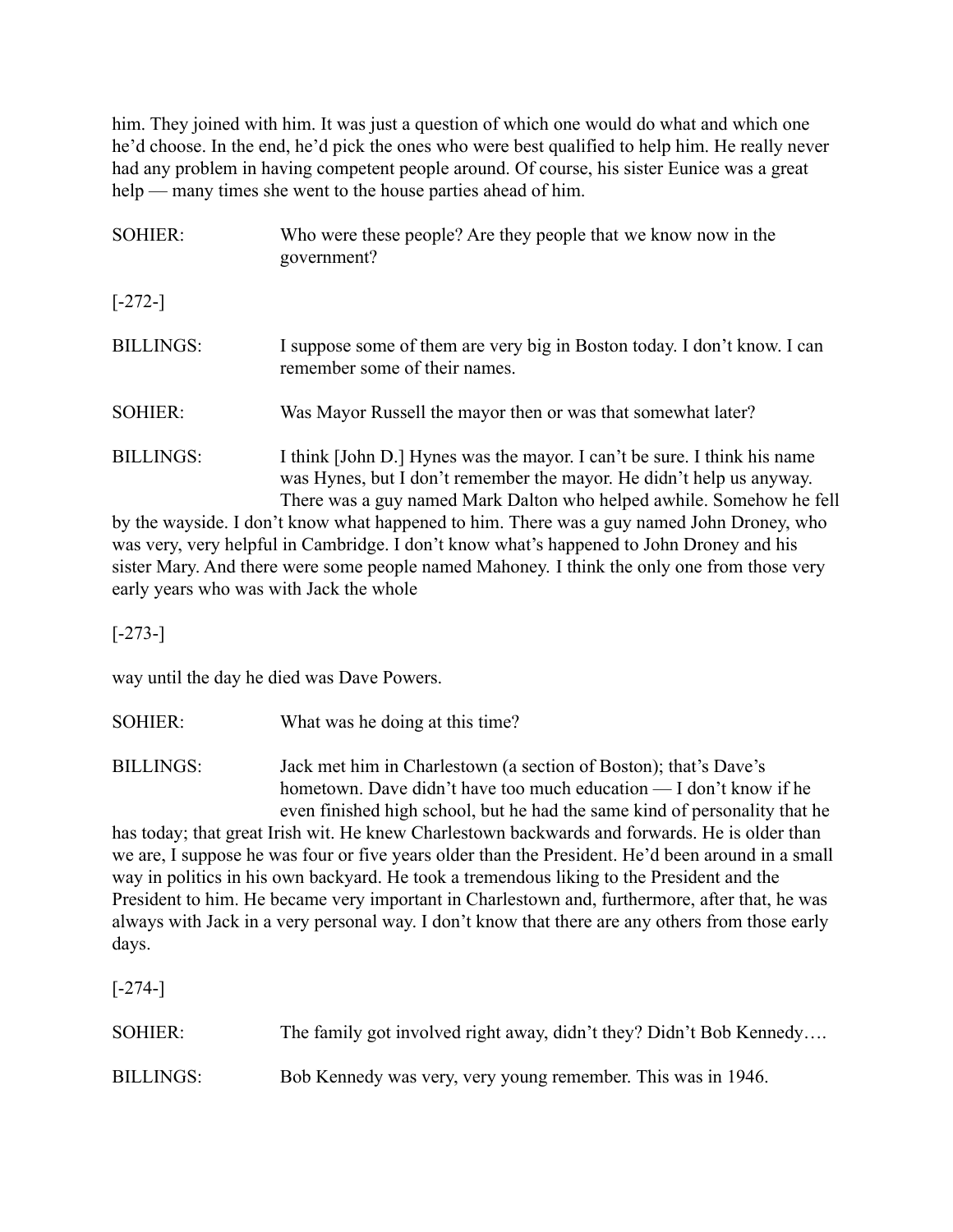| <b>SOHIER:</b>                                           | But wasn't he there?                                                                                                                                                                                                         |  |
|----------------------------------------------------------|------------------------------------------------------------------------------------------------------------------------------------------------------------------------------------------------------------------------------|--|
| <b>BILLINGS:</b>                                         | He was, but remember he was very, very young.                                                                                                                                                                                |  |
| <b>SOHIER:</b>                                           | How old was he?                                                                                                                                                                                                              |  |
| <b>BILLINGS:</b>                                         | Probably twenty, and he was just out of the service. He'd gotten in the<br>service late because of his age. He'd been assigned to the USS Joseph P.<br>Kennedy, Jr. which was a destroyer named after Joe. I remember he had |  |
| just gotten out of the service in time for the campaign. |                                                                                                                                                                                                                              |  |
| <b>SOHIER:</b>                                           | Later than you had?                                                                                                                                                                                                          |  |
| $[-275-]$                                                |                                                                                                                                                                                                                              |  |

BILLINGS: Yes, he got out even later. He came in after we had already gotten started and after I actually had been established in the Cambridge headquarters. I remember Bobby showing up and he was still in his sailor suit. He was

just a seaman. He wanted to do something and it's funny that Bobby showed his aggressive strong nature even then. Bobby and I were great friends — I'd known him ever since he was a kid. He came and started working with me in Cambridge. He didn't want to work under me in Cambridge. Very shortly he wanted to go out on his own, and there were eleven districts in Cambridge. He took over three. Those were his and he didn't want me to get into them at all. He went down there and that was completely his area. He wasn't married then, but there was a young girl named Ethel Skakel, who was a roommate of his

[-276-]

sister Jean. Ethel and Jean and Pat Skakel, Ethel's sister, who was also sort of a sweetheart of Bobby's at the time, all were down there helping him in his little headquarters. As I recall, it was the poorest part of Cambridge. I'll never forget it — Bobby wouldn't let me near the place.

SOHIER: What about [Timothy J., Jr.] Ted Reardon?

BILLINGS: Ted Reardon had charge of Somerville. Ted had been one of Joe's best friends, had gone to Harvard with Joe, and was a Boston boy. He came from Somerville. He was very, very fond of Joe and he has always missed

Joe dreadfully. Jack put him in charge of Somerville and he did a good job there. As you know, when Jack went to Congress, he took Ted with him and Ted was his administrative assistant for many, many years.

[-277-]

SOHIER: You read that Jack Kennedy was a more retiring guy than his brother Joe, and so it wasn't as natural for him to get into politics and it took quite a lot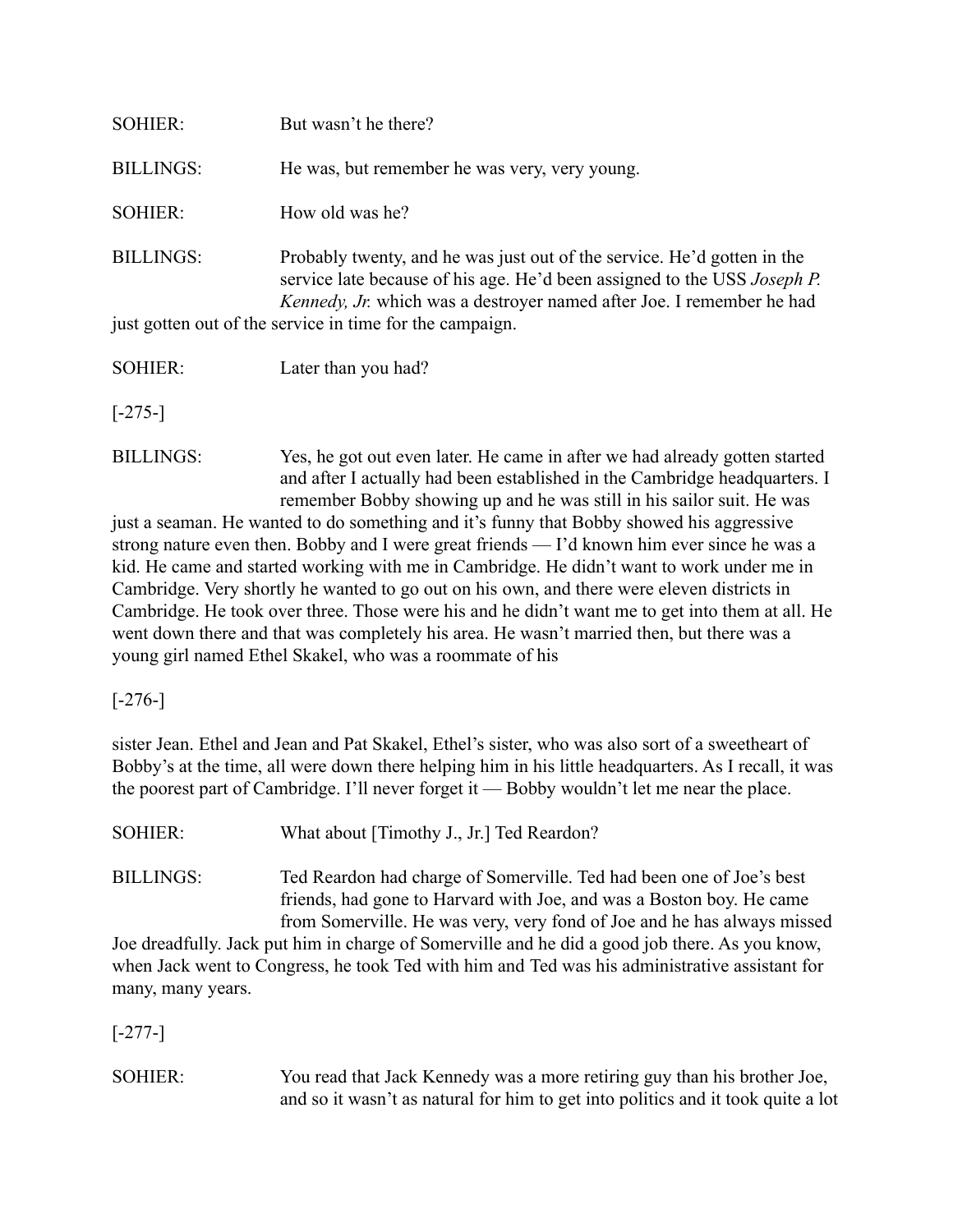of doing to go out and say "hello" to a lot of truck drivers and so on. How did you assess this, as you saw it?

BILLINGS: Well, maybe it was hard for him to do it. I don't know whether it was hard or not. I think it's hard for anybody to do it, and I think it would have been hard for Joe Kennedy to do it. We can all remember when we had to do whatever job we had to do in the early years, whether we were salesmen or whether we were

lawyers. Everything's hard at first. I think it was hard for Jack Kennedy. For instance, one of his first acts was to call on all the city councilmen in

[-278-]

in Cambridge — obviously they were all friendly to the Mayor. I called on these men with him. They were extremely hostile and really rude to him. They treated him like a young kid who had absolutely no business going into politics. He was wonderful with them and handled them with great tact. He didn't gain their backing, but I was proud of the way he handled himself and how intelligently he talked to them and how small and petty they appeared in comparison. Out of the entire city council in Cambridge, he had only one councilman who was with him. That was Joe DeGulielmo, who was, until the President's death, a strong supporter and a man Jack Kennedy never forgot. Jack Kennedy never forgot people like Joe DeGulielmo, who were his early supporters in the days when it really counted.

SOHIER: You pointed out that this was Mayor Curley's

[-279-]

old seat and that he decided not to run. Of course, in Boston Mayor Curley was an enormously popular as well as a corrupt figure. What about the

corruption problems?

| <b>BILLINGS:</b> | Let's get ahead of ourselves a little bit here on Curley because I think |
|------------------|--------------------------------------------------------------------------|
|                  | Curley is an interesting part of                                         |

SOHIER: I'd like to discuss whether he knew Curley.

BILLINGS: I don't know how well he knew Curley. Of course, Curley knew his family intimately and Curley was of the same school and the same vintage as his grandfather Fitzgerald. Perhaps he was a little younger than Mayor

Fitzgerald but in the same vintage. They never did get along at all. I don't know if they hated each other but they were constant competitors. Mayor Curley after

[-280-]

all fashioned himself as sort of Boston's Robin Hood — the man who took care of the poor Irish. I think that the poor Irish felt that he was quite right in doing whatever dishonest things he did.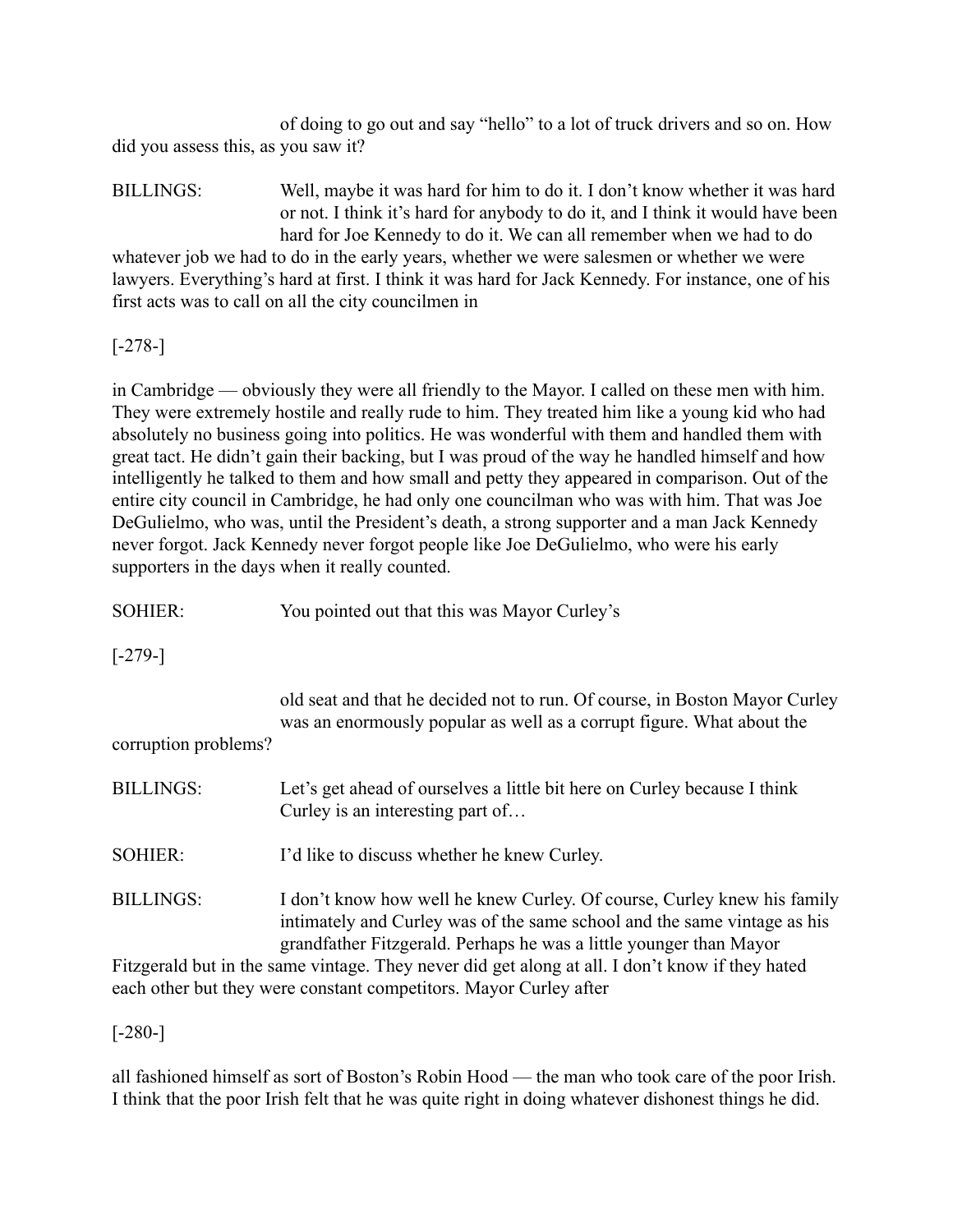He wasn't concerned about things that would seem terribly dishonest today. He certainly did things that he couldn't possibly have gotten away with today.

SOHIER: He also was the best public speaker practically anybody ever heard.

BILLINGS: He was one of the truly great public speakers. I don't know why he wasn't around during the campaign; maybe he was in jail. You know he did go to prison for mail fraud; maybe that's why he didn't run for Congress. I can't remember. That can be looked up. Wherever he was, he was not around, to my knowledge, when

[-281-]

Jack Kennedy was running for his office. Maybe he was sick; I don't know, but I don't ever remember any interference or any help from Mayor Curley. However I do remember, and this is where I'm getting a little ahead of myself, that after Jack Kennedy was elected, probably the most junior Congressman in the whole state, the entire Democratic machine in Boston got together and signed a petition asking President Truman to release old, sick Curley from jail. Every single Democrat in the state, as I recall, again the records will show this, signed this petition from the Governor down to the lowest assemblyman. Jack Kennedy felt that he had been convicted of a dishonest act and he felt that it wasn't morally right to sign a petition for his release, even though this might have meant his political end. Through this he earned the undying enmity

[-282-]

of Curley, who was still politically powerful. He refused to sign the petition. This was one of the first evidences of Jack's Kennedy's great political courage.

| <b>SOHIER:</b>   | You mentioned why he did this. Was there a lot of discussion in the<br>family? Did he talk to you about this? Is this your surmise? I guess there<br>was some bad blood between the Kennedys and the Curleys in Boston. |
|------------------|-------------------------------------------------------------------------------------------------------------------------------------------------------------------------------------------------------------------------|
|                  | You've stated why you felt it happened. What do you base that on?                                                                                                                                                       |
| <b>BILLINGS:</b> | I base it on the fact that Jack morally couldn't sign the petition.                                                                                                                                                     |
| <b>SOHIER:</b>   | He talked about this? Did you discuss this?                                                                                                                                                                             |
| <b>BILLINGS:</b> | Yes we did discuss it and I know that was his reason. He morally couldn't<br>sign it.                                                                                                                                   |

[-283-]

This is typical of his attitude towards right and wrong throughout his whole political career. He just could not vote for things that he thought were morally wrong. He would not vote for bills just to keep himself in office. You know how he voted on the St.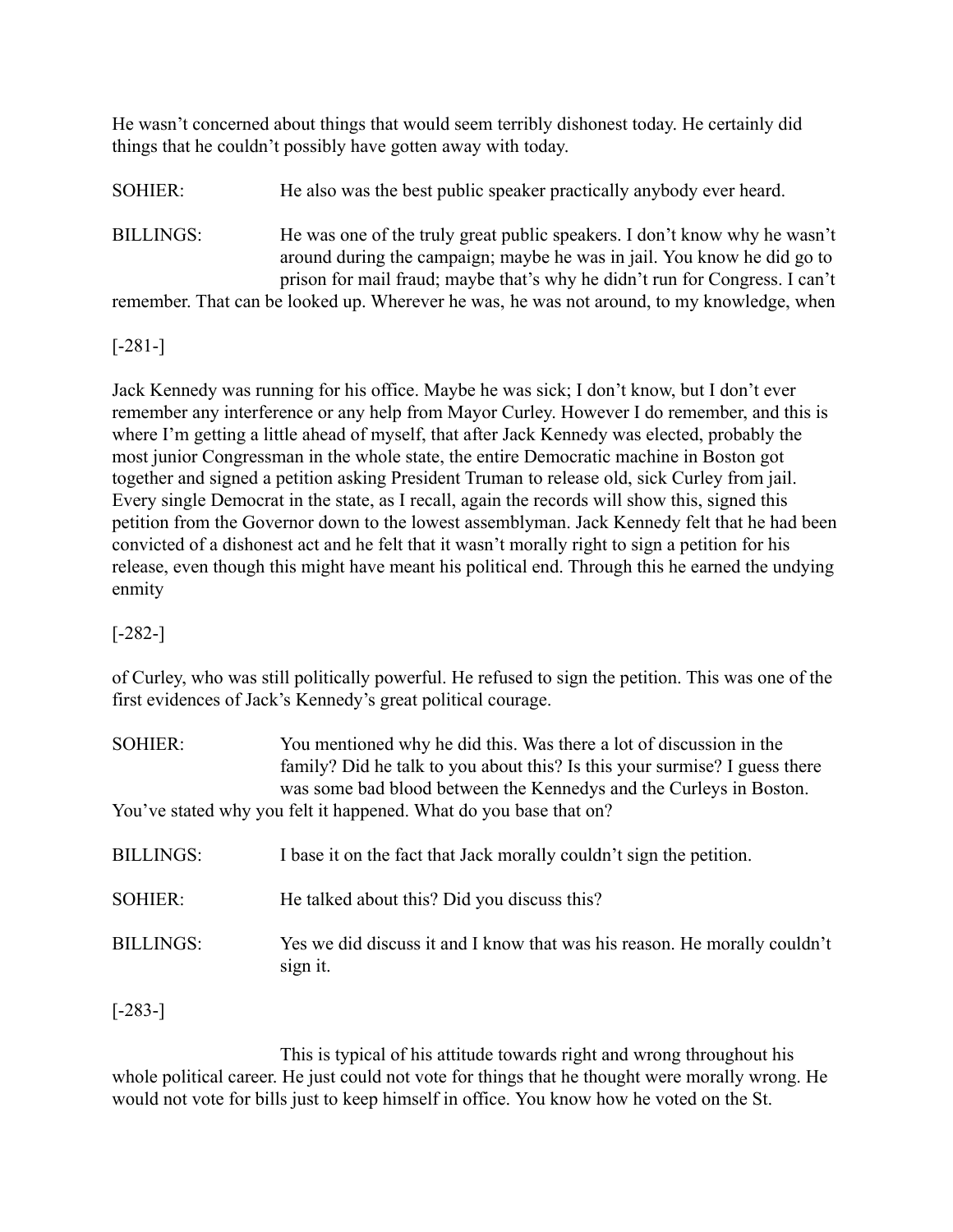Lawrence Seaway. The Seaway was, of course, highly competitive to the port of Boston. In voting, he just considered the good of the nation instead of his own district. This is, of course, very unusual in politics. For instance, you won't see it today with politicians from the South. I'm sure many of those senators and congressmen from the South don't believe in what they're saying. Jack Kennedy believed in his convictions. Since the St. Lawrence Seaway opened up the entire Midwest, he felt that it was necessary for the good of the nation. He lent his support. This was

[-284-]

when he was Senator. He was stronger then, of course, than when he refused to sign the Curley petition, but it could have seriously hurt him politically.

| <b>SOHIER:</b>                          | I think Senator [Leverett] Saltonstall did the same didn't he?                                                                                                                                                                  |
|-----------------------------------------|---------------------------------------------------------------------------------------------------------------------------------------------------------------------------------------------------------------------------------|
| <b>BILLINGS:</b>                        | I don't know because I wasn't interested in Senator Saltonstall. I know<br>what Jack Kennedy did.                                                                                                                               |
| <b>SOHIER:</b>                          | Of course, maybe that's a thing that will be discussed later.                                                                                                                                                                   |
| <b>BILLINGS:</b>                        | I know that Jack Kennedy always had a wonderful relationship with<br>Senator Saltonstall, even though they belonged to different parties. I don't<br>think Saltonstall was even aware of him before he got in the Senate, but I |
| know that all during Jack's time in the |                                                                                                                                                                                                                                 |

know that all during Jack's time in the

## [-285-]

Senate they were great friends and apparently voted alike in many, many cases. I know that, after the President died, Senator Saltonstall told me how much he had respected the President and how fond of him he had been.

[-286-]

## BEGIN SECOND TAPE OF INTERVIEW FOUR

- SOHIER: Well, we're now in the middle of 1946, in the primary. I guess the primary was the big thing because, whatever Republican candidates there were, they weren't to be taken very seriously?
- BILLINGS: No, only the primary was important. I don't think Jack even had to run for the election. I'm sure there was a candidate, but there was no campaign whatsoever. It was strictly a democratic district. I sort of hate to leave this

part of his career because this period, when he first ran for Congress, played such an important part in his development.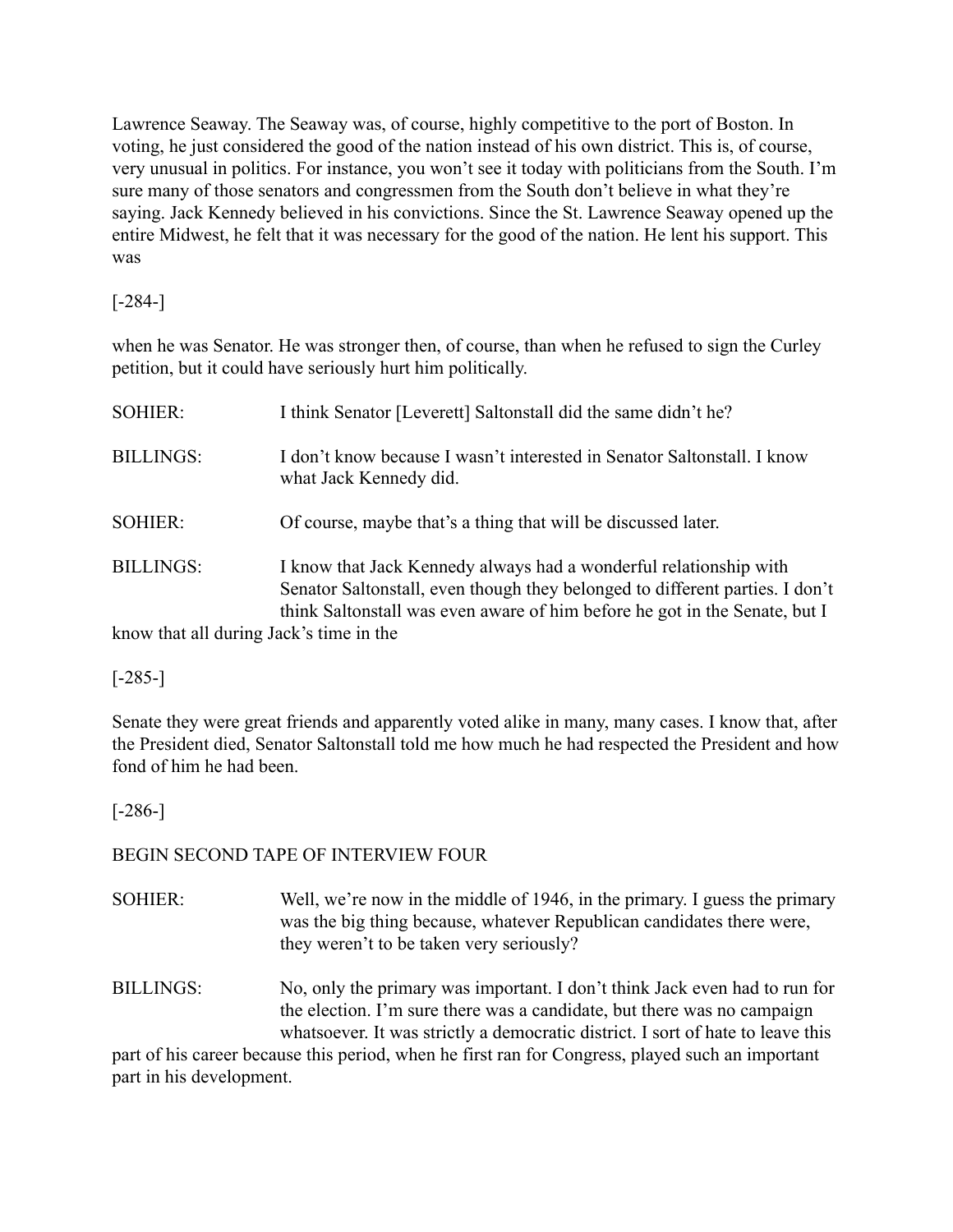## SOHIER: What was he thinking at this point in the Bellevue Hotel? What was he looking for?

[-287-]

BILLINGS: As I told you, Jack had great loyalties and he trusted people. He had some pretty bad shocks about people during those days, and I'm sure he learned a lot from that. For instance, there was a very aggressive young guy,

named Peter Flaherty, whom Jack trusted and gave considerable responsibility. He was a bright young Irishman, eager, and seemingly a good man. However, he had one terrible quality — he was completely dishonest. Because there were so many other things for the candidate to think about, it wasn't until the very end of the primary campaign that, he found that Flaherty was absolutely stealing him blind — I mean he was forging checks, etc. Funnily enough, Jack Kennedy didn't prosecute him, but just told him he knew what he was doing, didn't press him too much for paying it back, but never had anything to do with him again. This man is

## [-288-]

still in politics in Boston; probably stealing from somebody else. This was a very bad thing, because I think it was one of the first exposures that Jack Kennedy had to somebody in whom he had faith being completely bad.

| <b>SOHIER:</b>                        | This must have been an awfully tough thing, because Boston politics at<br>this point in time were hardly clean. Was this the only example of                                                                                    |
|---------------------------------------|---------------------------------------------------------------------------------------------------------------------------------------------------------------------------------------------------------------------------------|
| <b>BILLINGS:</b>                      | No, but this was a personal one.                                                                                                                                                                                                |
| <b>SOHIER:</b>                        | Were there things that he had to do that he didn't want to do?                                                                                                                                                                  |
| <b>BILLINGS:</b>                      | Oh, I remember there was a terrible labor man there. I can't remember his<br>name, but he was a big, fat, unattractive Italian guy who was constantly<br>trying to make Jack compromise. Again, I was impressed with the way he |
| handled him without ever giving in he |                                                                                                                                                                                                                                 |

handled him without ever giving in, he

### [-289-]

even kept him happy. Actually, although Jack had had no previous experience in politics, he learned very fast.

| <b>SOHIER:</b>   | Those of us who don't really understand politics feel that there obviously<br>are compromises that a guy can't make and yet one can't make it to the<br>top without making some. Didn't he ever make compromises? |
|------------------|-------------------------------------------------------------------------------------------------------------------------------------------------------------------------------------------------------------------|
| <b>BILLINGS:</b> | Why would he have to make compromises? Remember, he had ten<br>opponents, yet he won without owing anyone anything.                                                                                               |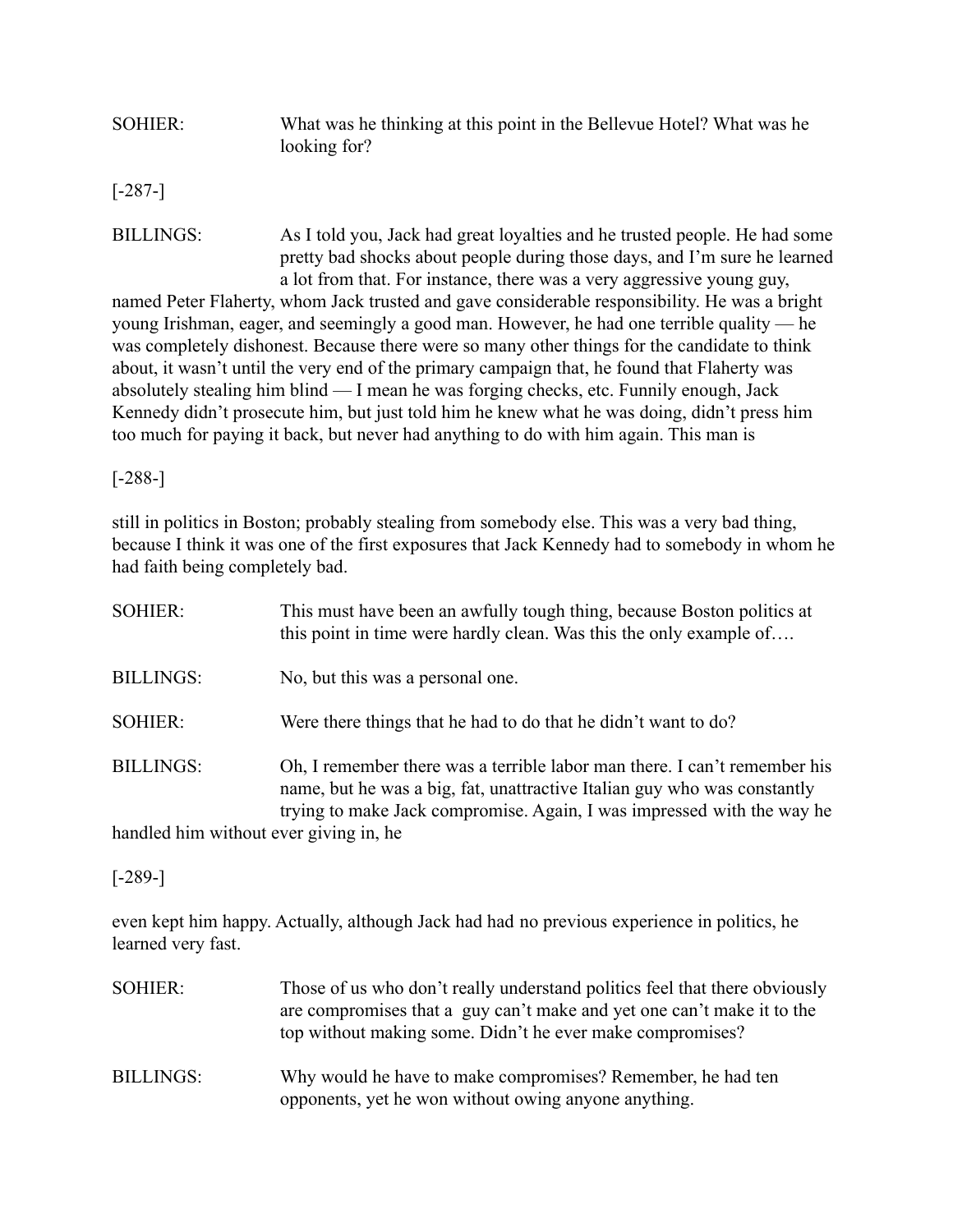| <b>SOHIER:</b>   | I'm going to get to that.                                                                                                                                                                                                                                                                                                                                       |
|------------------|-----------------------------------------------------------------------------------------------------------------------------------------------------------------------------------------------------------------------------------------------------------------------------------------------------------------------------------------------------------------|
| <b>BILLINGS:</b> | I'm sure he spent as much as he could legally spend, for [television] TV<br>and radio, billboards, etc.                                                                                                                                                                                                                                                         |
| <b>SOHIER:</b>   | He got an early start, too, I think.                                                                                                                                                                                                                                                                                                                            |
| <b>BILLINGS:</b> | I'm sure that whatever he was legally                                                                                                                                                                                                                                                                                                                           |
| $[-290-]$        |                                                                                                                                                                                                                                                                                                                                                                 |
|                  | allowed to spend on advertising was spent. It was important because, as I<br>said before, every time he was exposed, whether it was on television or<br>radio and particularly in person, he was getting votes. In this first campaign, he demonstrated his<br>ability to work harder than any other candidate was willing to work. He was tireless — and never |

| stopped for a second. |  |
|-----------------------|--|
|-----------------------|--|

| <b>SOHIER:</b>                                                                                   | Do you remember any of the other candidates?                                                                                                                                                                               |
|--------------------------------------------------------------------------------------------------|----------------------------------------------------------------------------------------------------------------------------------------------------------------------------------------------------------------------------|
| <b>BILLINGS:</b>                                                                                 | The only one I remember was the Mayor of Cambridge because obviously,<br>he was the only one I was involved with. He was a regular old "pol,"<br>probably about sixty years of age, but of course, didn't have any of Jack |
| Kennedy's qualities.                                                                             |                                                                                                                                                                                                                            |
| <b>SOHIER:</b>                                                                                   | He was the only veteran, I think, in the                                                                                                                                                                                   |
| $[-291-]$                                                                                        |                                                                                                                                                                                                                            |
|                                                                                                  | group, although this is a matter of record. Were there any people who were<br>anxious to get into the act who were talked out of it? Was there any of that                                                                 |
| kind of thing?                                                                                   |                                                                                                                                                                                                                            |
| <b>BILLINGS:</b>                                                                                 | Oh, yes. You mean who wanted to be Congressmen?                                                                                                                                                                            |
| <b>SOHIER:</b>                                                                                   | No, who were in the running but might have been talked out of running.                                                                                                                                                     |
| <b>BILLINGS:</b>                                                                                 | Certainly not by Jack. Frankly, the whole thing was amateurish. Jack<br>Kennedy went in there with absolutely no experience and absolutely no<br>people back him. This is incredible but it's true — nobody. He went up to |
| his suite and at first there were only his grandfather's old people. The word got out and people |                                                                                                                                                                                                                            |

his suite and at first there were only his grandfather's old people. The word got out and people began coming to him. He had absolutely no one — no machine of any kind. Whatever organization his

[-292-]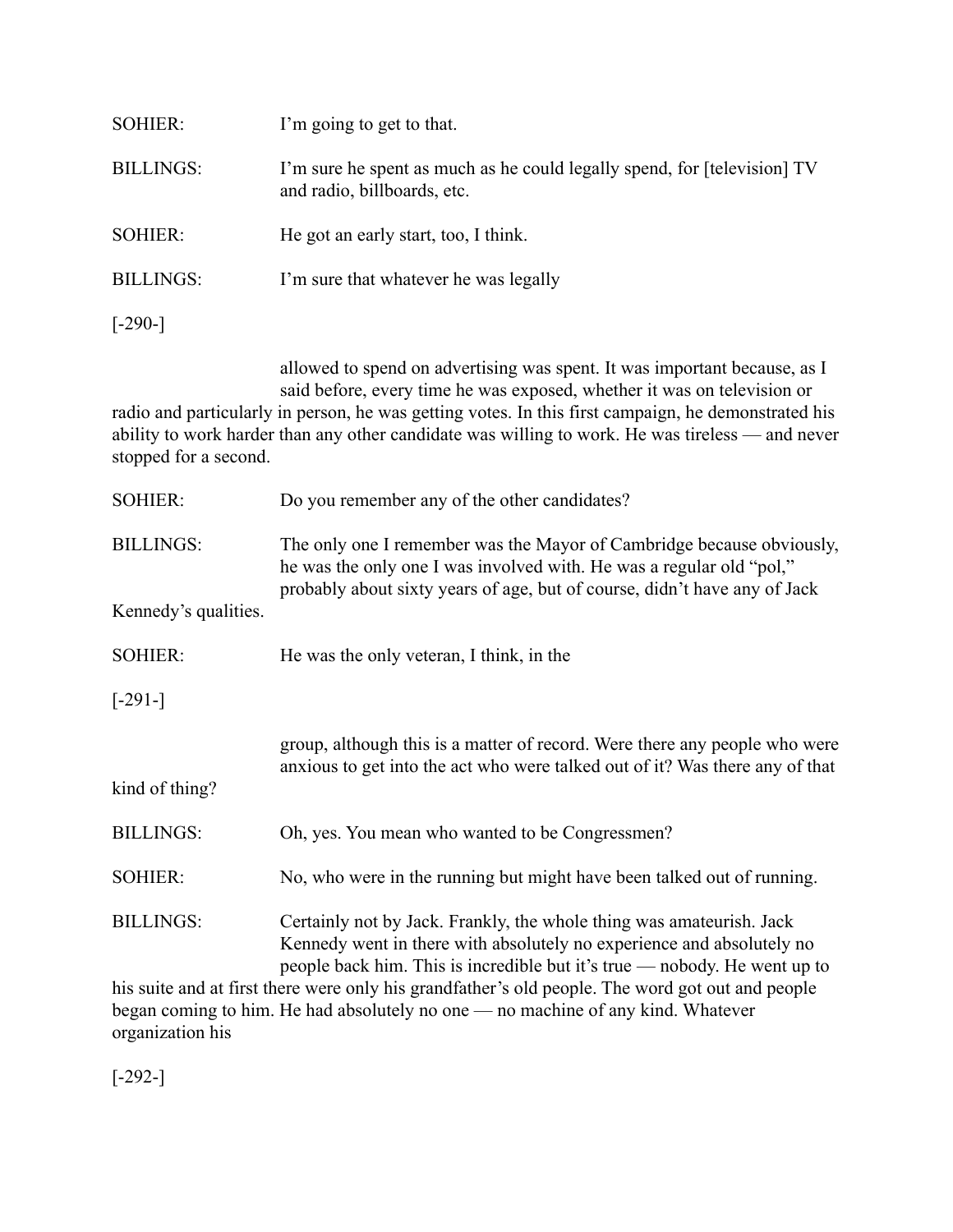grandfather tried to assemble was so old and old-fashioned in their ways that they were detriments rather than help. He came across because he was bright, he spoke well, and he was sincere. And I don't think he probably ever felt that he had to make any compromises? Why should he?

| <b>SOHIER:</b>                                                                   | Were the house parties like the tea parties that followed later in the<br>senatorial campaign with Mrs. Kennedy and the sisters in attendance or<br>were these a lot simpler than that?                                      |  |
|----------------------------------------------------------------------------------|------------------------------------------------------------------------------------------------------------------------------------------------------------------------------------------------------------------------------|--|
| <b>BILLINGS:</b>                                                                 | These were very simple, because actually it was just nice people who<br>would open up their homes in middle-class areas or in poor areas. They<br>would ask in friends who might be interested in the candidate. Just coffee |  |
| and cookies were served and he'd go in for fifteen minutes, give a short speech, |                                                                                                                                                                                                                              |  |
| $[-293-]$                                                                        |                                                                                                                                                                                                                              |  |
| step around and say "hello" to people, and off to the next one.                  |                                                                                                                                                                                                                              |  |
| <b>SOHIER:</b>                                                                   | There must have been a few disasters? Can you think of any?                                                                                                                                                                  |  |
|                                                                                  |                                                                                                                                                                                                                              |  |

BILLINGS: I can't really think of any. It was the most fantastically, successful operation. We were all working terribly hard. I'm sure my headquarters was the same as every other. We encouraged volunteers to come in. We

didn't have a lot of money and we didn't want to spend a lot of money on addressing envelopes and everything. We had mailings going out all the time. We were constantly going over the voting lists to find where the Democrats were. We had four or five telephones going all the time, with volunteer girls calling up and getting out the vote and encouraging people to vote for Jack Kennedy. We had

[-294-]

people personally calling on every Democratic house. We were well-organized as an unorganized group could be. We used to stay until three or four in the morning. I remember in our headquarters in Cambridge even the young people who were going to school would stay that late. We'd send all of the girls home in taxis to make sure that they'd get home all right.

| <b>SOHIER:</b>                             | What about the campaign against the Republican nomines? Was that just<br>sort of a small part of the process?                                                                                                                     |
|--------------------------------------------|-----------------------------------------------------------------------------------------------------------------------------------------------------------------------------------------------------------------------------------|
| <b>BILLINGS:</b>                           | Well, I wasn't even there. I don't think anybody was there. There were no<br>Republicans in the act. I remember one thing that is interesting to talk<br>about is the victory because that was terribly exciting, and it was Jack |
| Kennedy's first taste of victory. He never |                                                                                                                                                                                                                                   |

 $[-295-]$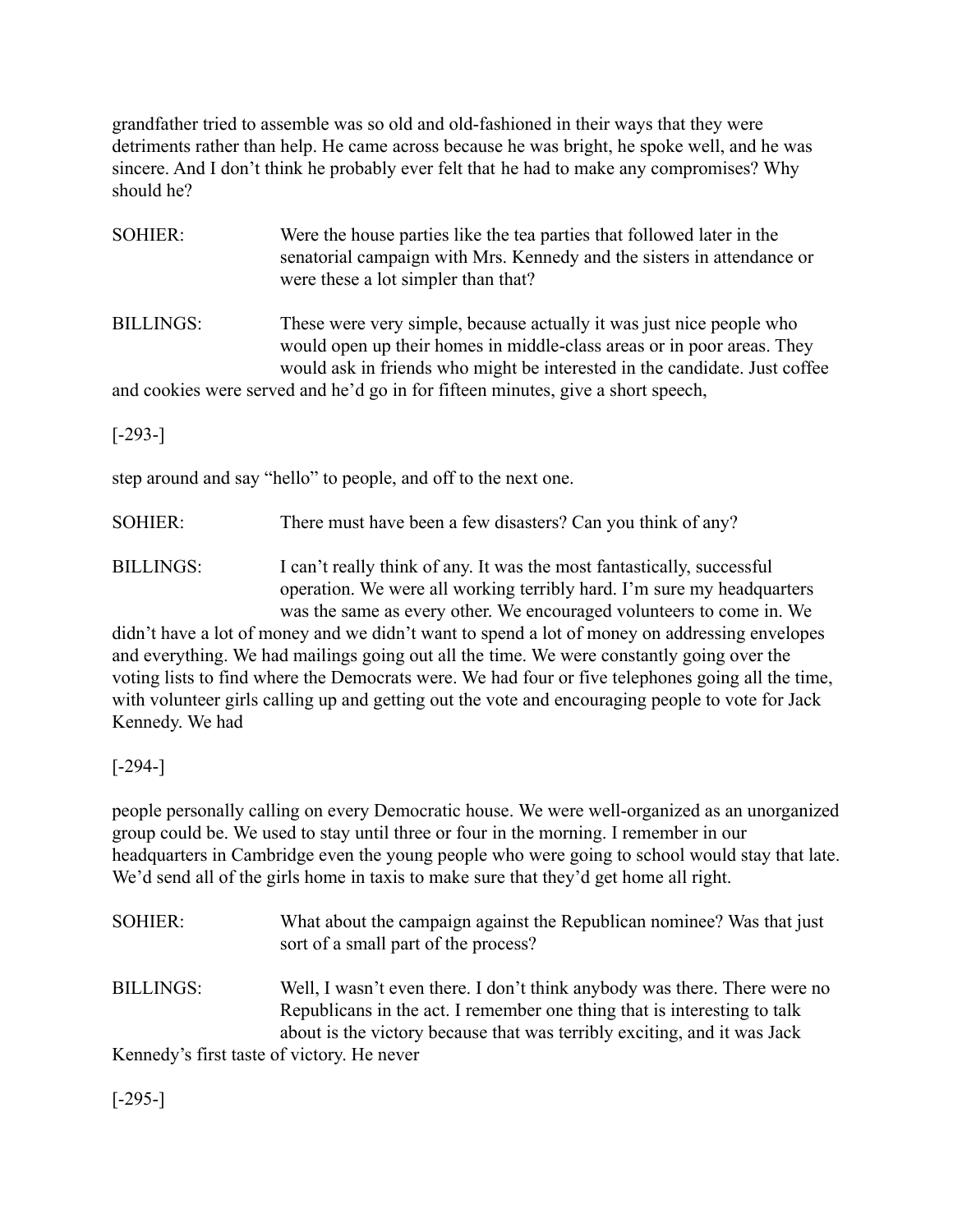was anything but victorious all his political life but this was his first time. It was just about one of the most exciting nights I can remember.

SOHIER: I have to impress on you that the election victory was of no interest to anybody because the district was predominantly Democratic. I remember, in the case of Cambridge we had every district of the eleven or twelve districts completely organized. We tried to know where every single Democratic voter lived in

each district. We had people who'd lived in each district all their lives stationed at the polls. This all takes a lot of organization. Remember we were all amateurs, and all very young. There weren't any old people at all. Everybody

[-296-]

was either a young veteran or a young girl. I remember, in the case of Cambridge, we had taxis and volunteers to take voters to the polls. We tried to get as many volunteers with cars as we could, but we also had to hire an awful lot of taxis and these were all sent to addresses of Democrats who hadn't voted. Consequently we had I don't know how many phones in headquarters to find out why people weren't voting and if they needed rides, etc. I remember one experience at the end of the evening, before votes were even counted. All the taxi drivers came into headquarters to get paid. I had a certain amount of money there. Headquarters was jammed packed. We had rather a big headquarters, somebody had given us an old office.

SOHIER: This was all in Cambridge? BILLINGS: Yes, this was in Cambridge. I

[-297-]

remember suddenly all the lights went out and there was a tremendous drive toward the little office where I was with the money. It was only

through the efforts of some of our great volunteers that we were kept from being robbed. I remember particularly that it was a young volunteer — Jack Fallon — who blocked the door. Later, when we knew that Jack had won, it was terribly exciting because, of course, he came around to every headquarters. It was so much more of a personal thing — not just to me, who knew Jack well, but for every single person who had worked so hard for this victory. I'll never forget when he came into headquarters. It was incredible because he knew exactly how to show his appreciation to those who had worked so hard for him. Of course, he was building loyalties which he kept until the day he died. I

[-298-]

remember he brought his mother and father and his grandfather and grandmother and the five of them went to every headquarters in the whole district. I had never been so proud of anyone in my life.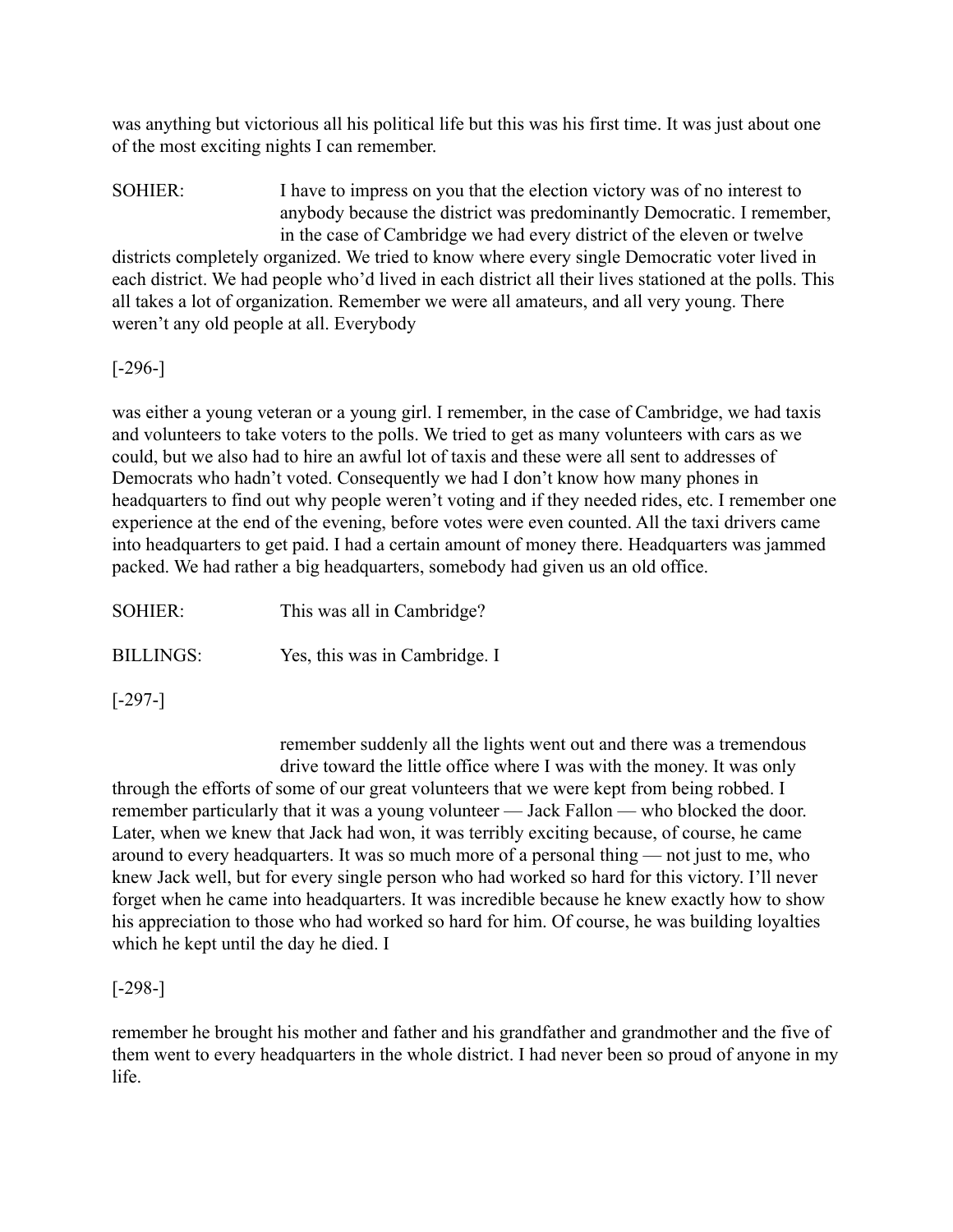| <b>SOHIER:</b>   | Now, having been elected, he moved to Washington. I guess at this point,<br>in 1946, you entered the Business School.                                                                                                     |
|------------------|---------------------------------------------------------------------------------------------------------------------------------------------------------------------------------------------------------------------------|
| <b>BILLINGS:</b> | Obviously I had had to put off the Business School until the Fall term.                                                                                                                                                   |
| <b>SOHIER:</b>   | You put it off for a half a year, did you?                                                                                                                                                                                |
| <b>BILLINGS:</b> | As I recall, they had a term about every three months in those days<br>because of the accelerated program, and I think I went in September.                                                                               |
| <b>SOHIER:</b>   | Is that the September of 1946?                                                                                                                                                                                            |
| <b>BILLINGS:</b> | During the summer I went down to South                                                                                                                                                                                    |
| $[-299-]$        |                                                                                                                                                                                                                           |
|                  | America.                                                                                                                                                                                                                  |
| <b>SOHIER:</b>   | In other words, this particular phase of his political career was ended.<br>When he was down in Washington, were you involved in that at all?                                                                             |
| <b>BILLINGS:</b> | No, because as soon as I came back from South America, I went right into<br>Harvard Business School. The Business School was, of course, in his<br>district, and he came up a lot. I remember seeing him whenever he came |

up to Cambridge. I really got very discouraged at one time at Harvard because in those days I think they had something like 400 men in a class and although it seems impossible something like 20,000 had applied. Anyway, there was a tremendous number of applicants in those days after the war, when everybody was using the [Government Issue] GI Bill for educational purposes. I got terribly discouraged.

[-300-]

It was just one of those bad days when I felt very low. I can remember how he spent a lot of time encouraging me. He was a very sympathetic guy, Jack Kennedy — he wasn't when you didn't need him but if you ever needed his help, he was always understanding.

| SOHIER:          | He would quickly know that you were down by knowing you as well as he<br>did?                                                                                                                                          |
|------------------|------------------------------------------------------------------------------------------------------------------------------------------------------------------------------------------------------------------------|
| <b>BILLINGS:</b> | Yes, he would. Otherwise, he never was a bit emotional or anything like<br>that and he never showed any great affection for anybody. But if you<br>needed him, he was sensitive enough to understand it and he'd spend |
|                  | whatever time was necessary in helping you                                                                                                                                                                             |

whatever time was necessary in helping you.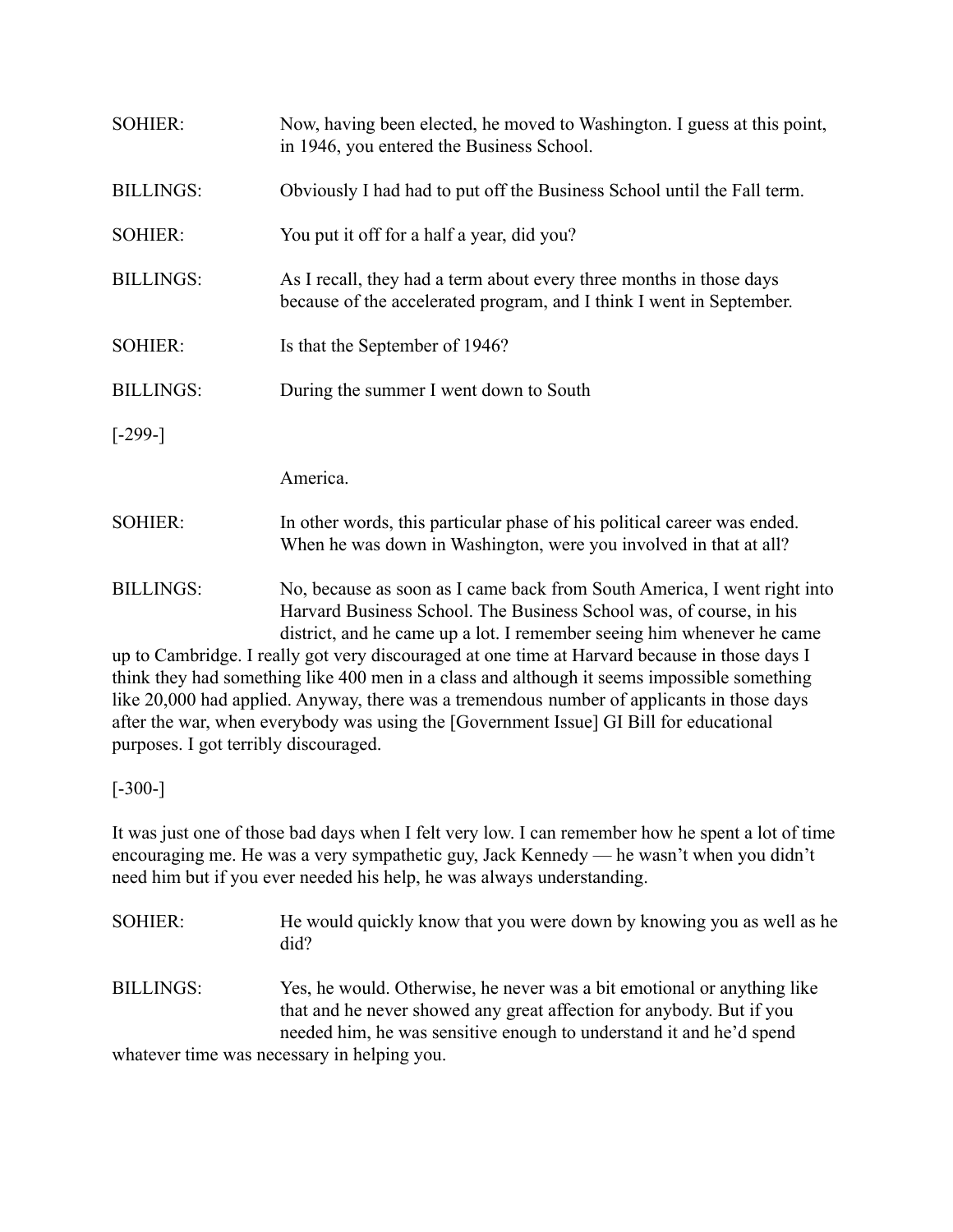| <b>SOHIER:</b>                     | During 1946 to 1948, his first term in Congress, did you ever go down to<br>Washington to visit? Where did he live?                                                                                                                                                                                                                                                                                                                                                                                                                                                                                          |
|------------------------------------|--------------------------------------------------------------------------------------------------------------------------------------------------------------------------------------------------------------------------------------------------------------------------------------------------------------------------------------------------------------------------------------------------------------------------------------------------------------------------------------------------------------------------------------------------------------------------------------------------------------|
| $[-301-]$                          |                                                                                                                                                                                                                                                                                                                                                                                                                                                                                                                                                                                                              |
| <b>BILLINGS:</b>                   | Yes, I did. I know exactly where he lived. He lived on 31st Street in<br>Georgetown.                                                                                                                                                                                                                                                                                                                                                                                                                                                                                                                         |
| <b>SOHIER:</b>                     | Did he live with Eunice at this point?                                                                                                                                                                                                                                                                                                                                                                                                                                                                                                                                                                       |
| <b>BILLINGS:</b><br>fabulous cook. | No, it was later that he lived with Eunice in another house in Georgetown.<br>He took down with him a guy named George Taylor, who was a colored<br>man from Cambridge — who had worked in the campaign. George had<br>also worked as a sort of valet for Jack when he was at Harvard. He became a full-fledged valet<br>for him when he went to Washington. He also took Margaret Ambrose, who was the Kennedy<br>family's cook, an old Irish girl who had been with the Kennedys for years and years. I don't<br>know how he convinced her to go, or how he got her away from his family because she was a |
| <b>SOHIER:</b>                     | He lived alone, did he?                                                                                                                                                                                                                                                                                                                                                                                                                                                                                                                                                                                      |
| $[-302-]$                          |                                                                                                                                                                                                                                                                                                                                                                                                                                                                                                                                                                                                              |
| <b>BILLINGS:</b>                   | He lived alone with George and Margaret.                                                                                                                                                                                                                                                                                                                                                                                                                                                                                                                                                                     |
| <b>SOHIER:</b>                     | That was sort of funny for him, wasn't it at this point? Or didn't it strike<br>him that way?                                                                                                                                                                                                                                                                                                                                                                                                                                                                                                                |
| <b>BILLINGS:</b>                   | At this point, let's say, Jack was twenty-nine years old and a<br>Congressman. On top of that he had a lot of dough. He had been living<br>well for quite a few years.                                                                                                                                                                                                                                                                                                                                                                                                                                       |
| <b>SOHIER:</b>                     | What kind of life did he lead down here? Did you get much of that?                                                                                                                                                                                                                                                                                                                                                                                                                                                                                                                                           |
| <b>BILLINGS:</b>                   | Yes, I did come down whenever I could. I stayed at his house a lot. When<br>he was invited out to dinner, he'd take me along and he was invited to a lot<br>of interesting houses. I can't remember those dinners very well. However,                                                                                                                                                                                                                                                                                                                                                                        |
|                                    | when he was President he used to like to walk a bit and one time when we were walking around                                                                                                                                                                                                                                                                                                                                                                                                                                                                                                                 |

[-303-]

Lafayette Square, followed, of course, by all the Secret Service, he said he had never been in Decatur House since it has become a museum. So we stopped and went in and surprised the caretakers. I don't know who was the last owner but it was an old lady. Do you remember her name?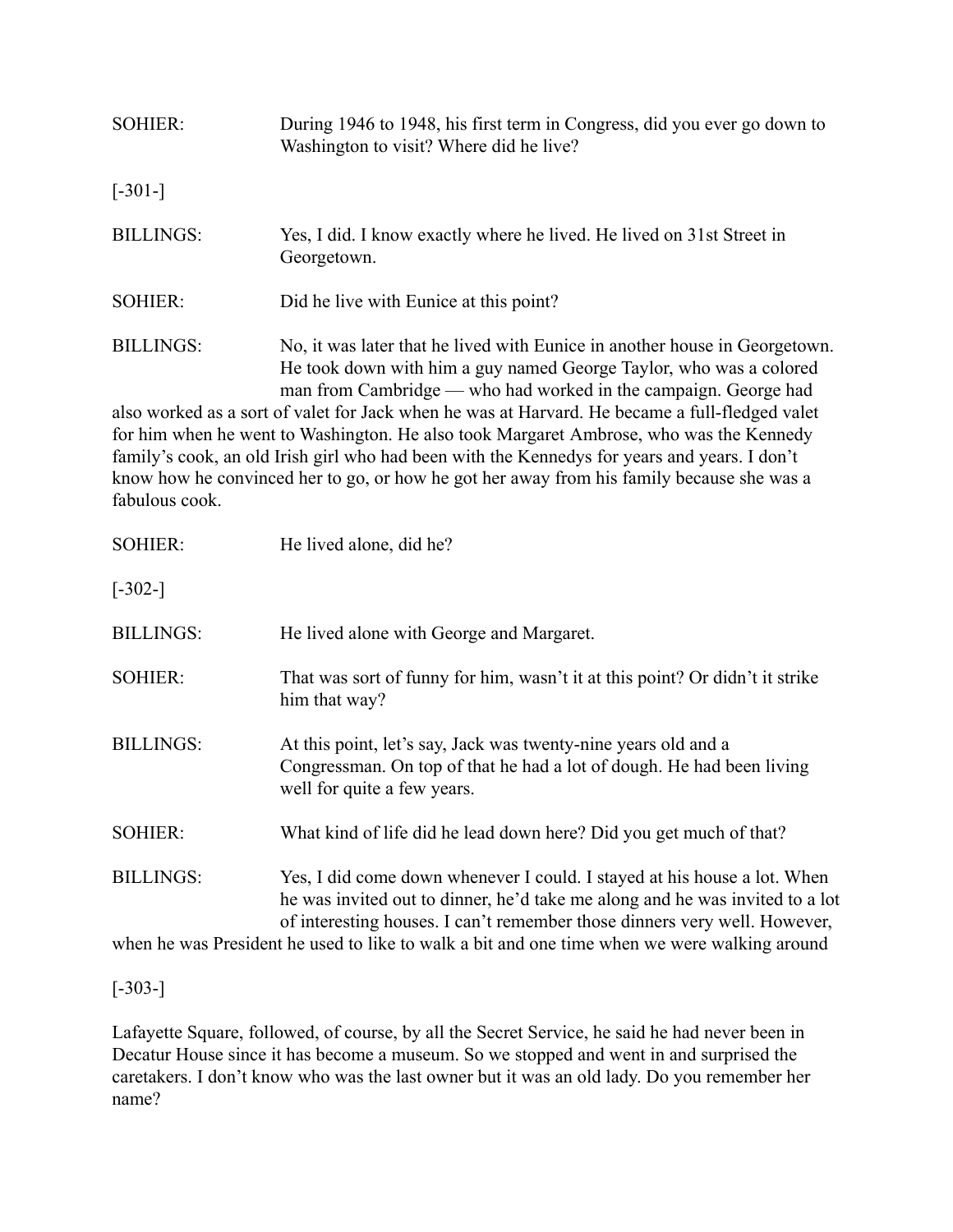SOHIER: No.

BILLINGS: When he was a young Congressman this old lady used to invite him to her dinners. The caretaker had been one of her servants. The caretaker told us that her favorite story for tourists was about him when he was a

Congressman. Apparently this had been one of the great social houses of Washington. He had been invited to dine but he had been mixed up as to the time and was the last guest to arrive. This was an unheard of sin in this particular house. Apparently, the caretaker never tired

### $[-304-]$

of telling how this young freshman Congressman had been the last one there and had held up the grand old lady's dinner. The President didn't particularly enjoy this story.

SOHIER: He was elected to Congress in 1946, he was re-elected in 1948 and he was re-elected in 1950. He was down here in Washington a good long time. Are there things during this period that stand out in your memory? He was living here. I guess he was going to the Cape; he was going to Florida; he was going back to Massachusetts and, of course, ultimately he was running for the Senate. During this period, I guess you saw a lot of him one and off.

| <b>BILLINGS:</b> | I probably didn't because                                                                                                                                                                                                                         |
|------------------|---------------------------------------------------------------------------------------------------------------------------------------------------------------------------------------------------------------------------------------------------|
| <b>SOHIER:</b>   | That's right; you were gone.                                                                                                                                                                                                                      |
| <b>BILLINGS:</b> | After I finished Harvard Business School                                                                                                                                                                                                          |
| $[-305-]$        |                                                                                                                                                                                                                                                   |
|                  | I went to work for the General Shoe Corporation in Nashville and I lived<br>Nashville from 1948 through 1951. I did come back for vacations and I<br>went to Florida for some of the Christmases and in the summer went to the Cape when I could. |
| <b>SOHIER:</b>   | His regular Washington life was something you didn't share during this<br>period?                                                                                                                                                                 |
| <b>BILLINGS:</b> | At that time, no, not at all. I think he lived with Eunice for part of tha<br>period, in a bigger house, still in Georgetown however.                                                                                                             |
| <b>SOHIER:</b>   | And there's no particular thing you can think of, right now anyway, that<br>stands out during that period?                                                                                                                                        |
| <b>BILLINGS:</b> | No, I'm very black during that period.                                                                                                                                                                                                            |
| <b>SOHIER:</b>   | In 1952 he started to show an interest                                                                                                                                                                                                            |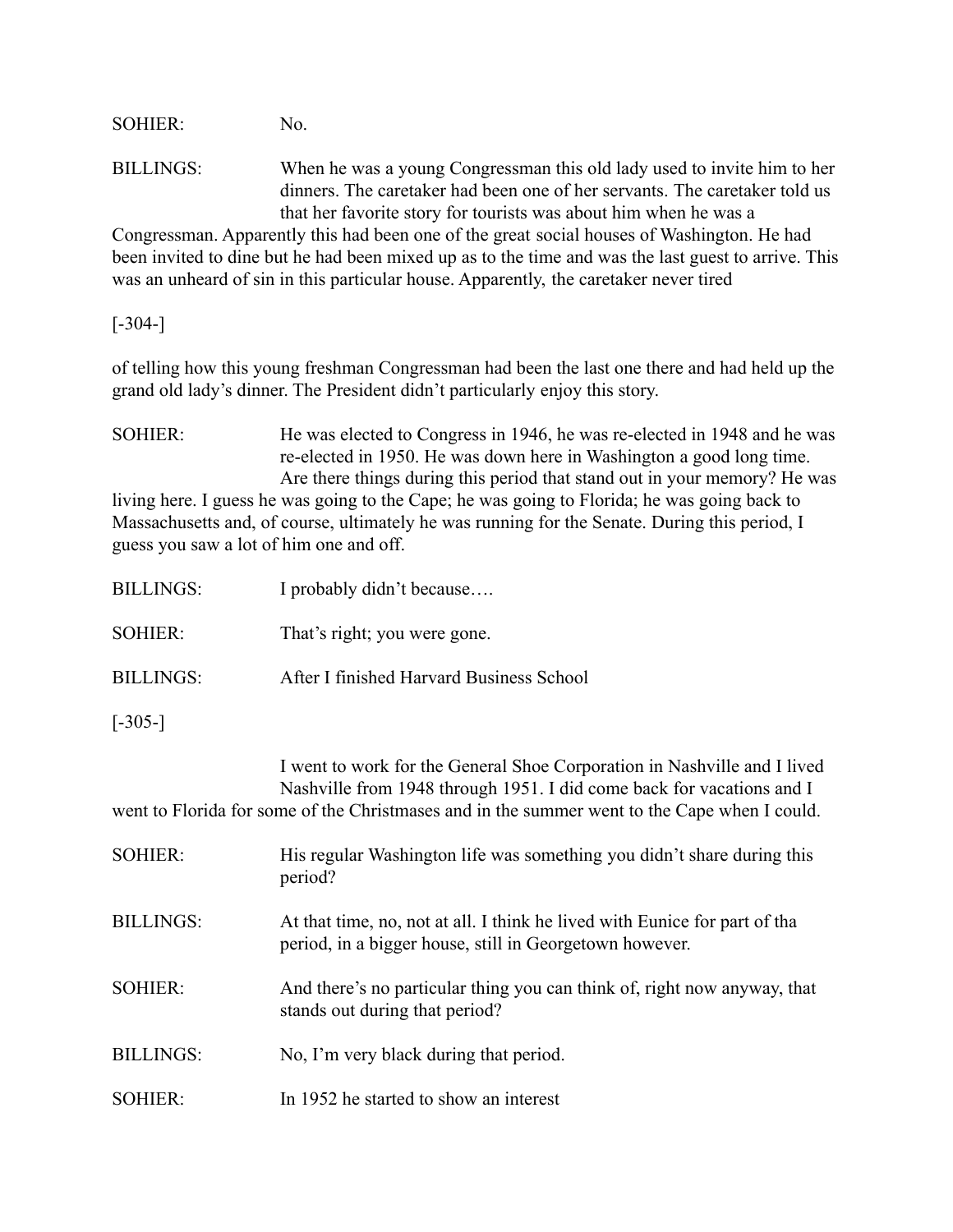[-306-]

in running for the Senate and, of course, did take on Henry Cabot Lodge.

BILLINGS: Of course, that was another turning point of his career. It was a very daring thing for him to do  $-$  in a Republican year, to run against the incumbent Senator with a name like Lodge. Remember Lodge was very deeply involved with the presidential candidate.

SOHIER: He was campaign manager, in fact, which may have been of help to JFK.

BILLINGS: He may have been. Yet, still, Lodge was a very formidable opponent. And, again, it was one of the great indications of Jack Kennedy's courage because this was a very difficult decision for him to make. It is important

to remember, however, that Jack Kennedy was ambitious — he had been thinking of being senator or

 $[-307-]$ 

governor for sometime — and in the late 1940s and early 1950s — he covered the state on speaking engagements every weekend.

| <b>SOHIER:</b>                           | How did he decide to run? Were you involved in that decision?                                                                                                                                                       |
|------------------------------------------|---------------------------------------------------------------------------------------------------------------------------------------------------------------------------------------------------------------------|
| <b>BILLINGS:</b>                         | I wasn't involved. I was in Nashville. Of course, he wanted to move up.<br>He'd been in Congress then for three terms, one of his very powerful<br>assets was that he was so damned ambitious, very competitive and |
| obviously was thinking of the next move. |                                                                                                                                                                                                                     |
| <b>SOHIER:</b>                           | You say ambitious; I'm always interested in the word ambitious.<br>Ambitious for what?                                                                                                                              |
| <b>BILLINGS:</b>                         | Ambitious for himself to advance. He had confidence in himself. He felt<br>he could contribute; that he could contribute more in a higher office. I<br>know                                                         |

[-308-]

there was a discussion about whether he should run for governor or senator. I can't remember what the problems were in the governorship.

SOHIER: There was talk about that?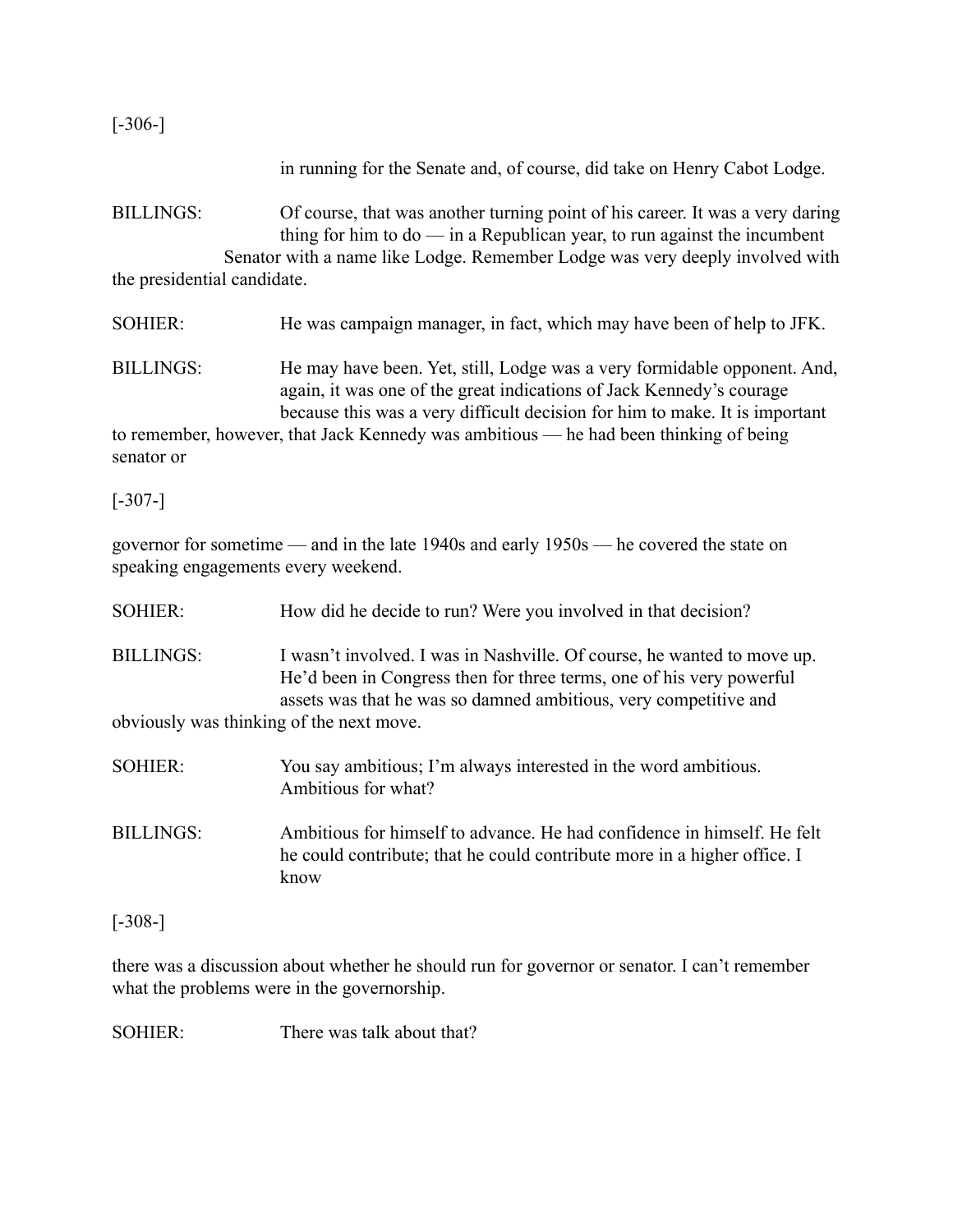| <b>BILLINGS:</b> | Oh, yes, there were discussions about whether he should run for governor.<br>I can't remember who was even governor then, but I know, weighing it all<br>out, it was                                                |
|------------------|---------------------------------------------------------------------------------------------------------------------------------------------------------------------------------------------------------------------|
| <b>SOHIER:</b>   | It was probably [Christian A.] Herter.                                                                                                                                                                              |
| <b>BILLINGS:</b> | It can be pretty easily looked up. But, anyway, whoever it was, it was his<br>decision — this I know — that he would go out for the Senate. And<br>everybody thought he was crazy — everybody.                      |
| <b>SOHIER:</b>   | Who's everybody? Did his father say, "you're nuts?"                                                                                                                                                                 |
| $[-309-]$        |                                                                                                                                                                                                                     |
| <b>BILLINGS:</b> | I don't know about his father. I really don't remember.                                                                                                                                                             |
| <b>SOHIER:</b>   | Do you mean the politicians?                                                                                                                                                                                        |
| <b>BILLINGS:</b> | I'm just saying that the general feeling was that Jack Kennedy was crazy<br>to run against Lodge at that time.                                                                                                      |
| <b>SOHIER:</b>   | Why did he feel that it wasn't crazy?                                                                                                                                                                               |
| <b>BILLINGS:</b> | Well, because he had confidence in himself. There's no question about it<br>- he had a lot of confidence. He thought he could win. He felt that<br>nobody would work harder than he was willing to work, and he was |

willing to work as hard as physically possible and, historically, I don't know if anybody has ever been a harder campaigner than he was. I think he had confidence that he had a good intellect; he had a good mind, and he

[-310-]

was able to express himself. I think he did have confidence in being an articulate speaker and being able to communicate. And I know he felt that he could best Lodge.

| <b>SOHIER:</b>   | What was his reaction to Lodge? I come from Massachusetts and Lodge<br>has not always been the most popular figure, whereas Jack Kennedy had<br>an awful lot of popular appeal, which I don't think Lodge ever had. |
|------------------|---------------------------------------------------------------------------------------------------------------------------------------------------------------------------------------------------------------------|
| <b>BILLINGS:</b> | Well, Lodge did have popular appeal. If you go back, you'll see he did<br>have a great deal of popular appeal, particularly for the women's vote, and                                                               |
|                  | remember Lodge was attractive, good-looking, he was articulate enough,                                                                                                                                              |
|                  | and he'd done a decent job as a senator. He was very much in the public eye at that time, with his                                                                                                                  |

closeness to Eisenhower, who certainly was popular. Yes, he was as formidable an opponent as he could have had;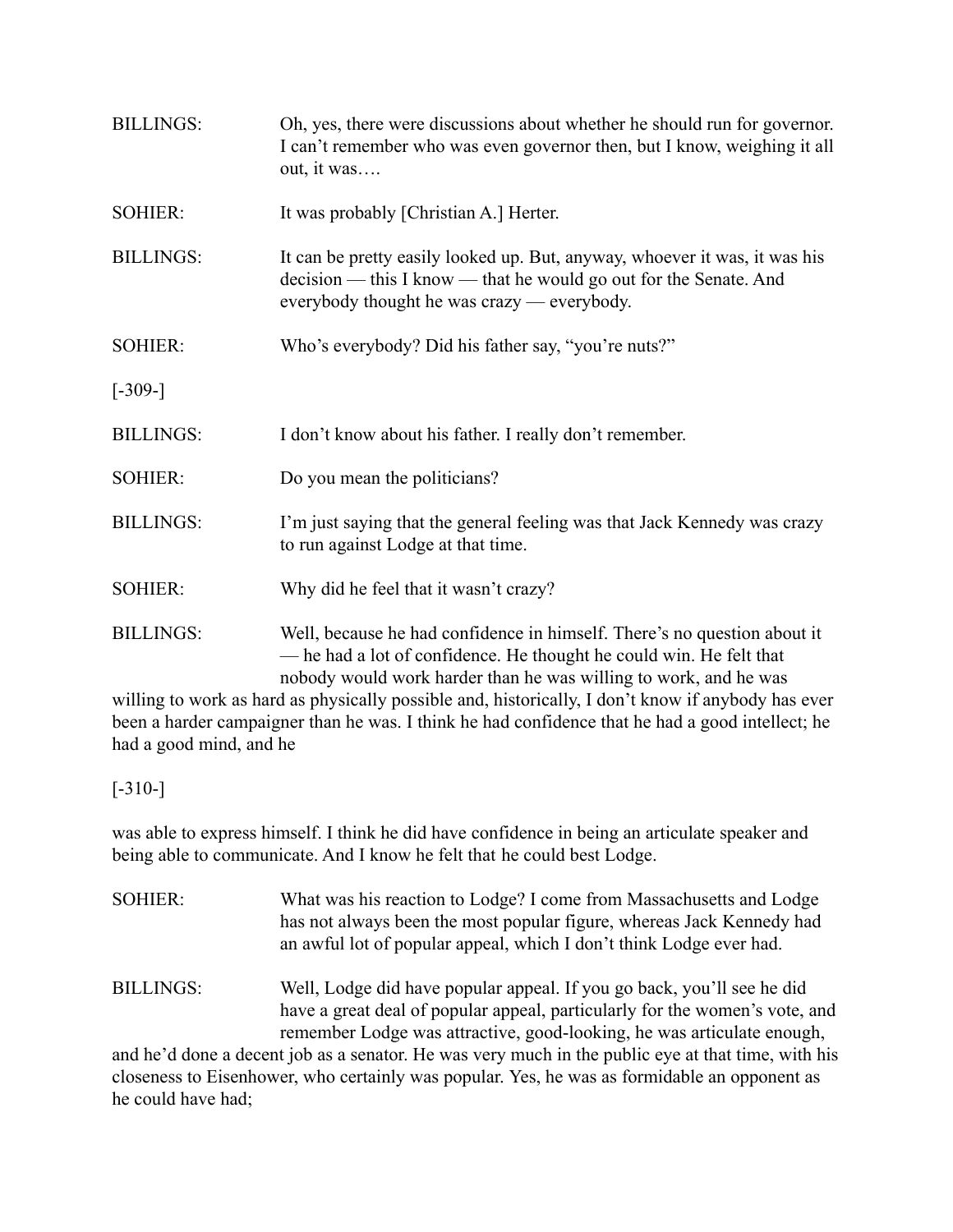[-311-]

the Lodge name was extremely good in Massachusetts, even though there's a very great proportion of Irish up there, Irishmen have respect for a name like Lodge.

| <b>SOHIER:</b>   | What was your involvement in this?                                                                                                                                                                                         |  |
|------------------|----------------------------------------------------------------------------------------------------------------------------------------------------------------------------------------------------------------------------|--|
| <b>BILLINGS:</b> | I didn't have any involvement, because you have to remember that I was<br>having to build a career of my own. At this point, I had just changed jobs<br>in that, in 1952 I had become Advertising Director of Emerson Drug |  |
|                  | Company in Baltimore. This was a big break in my business career, and I was a little above my<br>head in that job at first. I couldn't even think about that campaign and didn't.                                          |  |
| <b>SOHIER:</b>   | So that all you know about it was only what you heard as a friend?                                                                                                                                                         |  |
| <b>BILLINGS:</b> | The night of his election, I went up there and spent the evening with him<br>and his family, and                                                                                                                           |  |
| $[-312-]$        |                                                                                                                                                                                                                            |  |
|                  | that's all. I didn't contribute anything; I was just there for the glory.                                                                                                                                                  |  |
| <b>SOHIER:</b>   | I remember at the time the Lodge people said the Kennedys had bought<br>the election. They said that if you spend enough money, anybody can get<br>in, and that's what happened in the case of Kennedy versus Lodge. Was   |  |
| but              | there any rancor about this in the Kennedy family? What's there to it? I realize you weren't there                                                                                                                         |  |
| <b>BILLINGS:</b> | You mean the fact that the President spent a lot of money?                                                                                                                                                                 |  |
| <b>SOHIER:</b>   | Yes — a tremendous amount of money.                                                                                                                                                                                        |  |
| <b>BILLINGS:</b> | I don't know of what proportions his expenditures were against Lodge —<br>probably he spent more money. He had more money; he probably spent<br>more money. He had more money; he probably spent more money. There         |  |
|                  | are rules up there but I suppose possibly that there                                                                                                                                                                       |  |

[-313-]

may be ways of getting around the rules. Actually, it's impossible to buy an election. You first have to have the staff and Jack Kennedy proved again and again that he had what it takes.

SOHIER: I raised this only to see if there were sensitivities.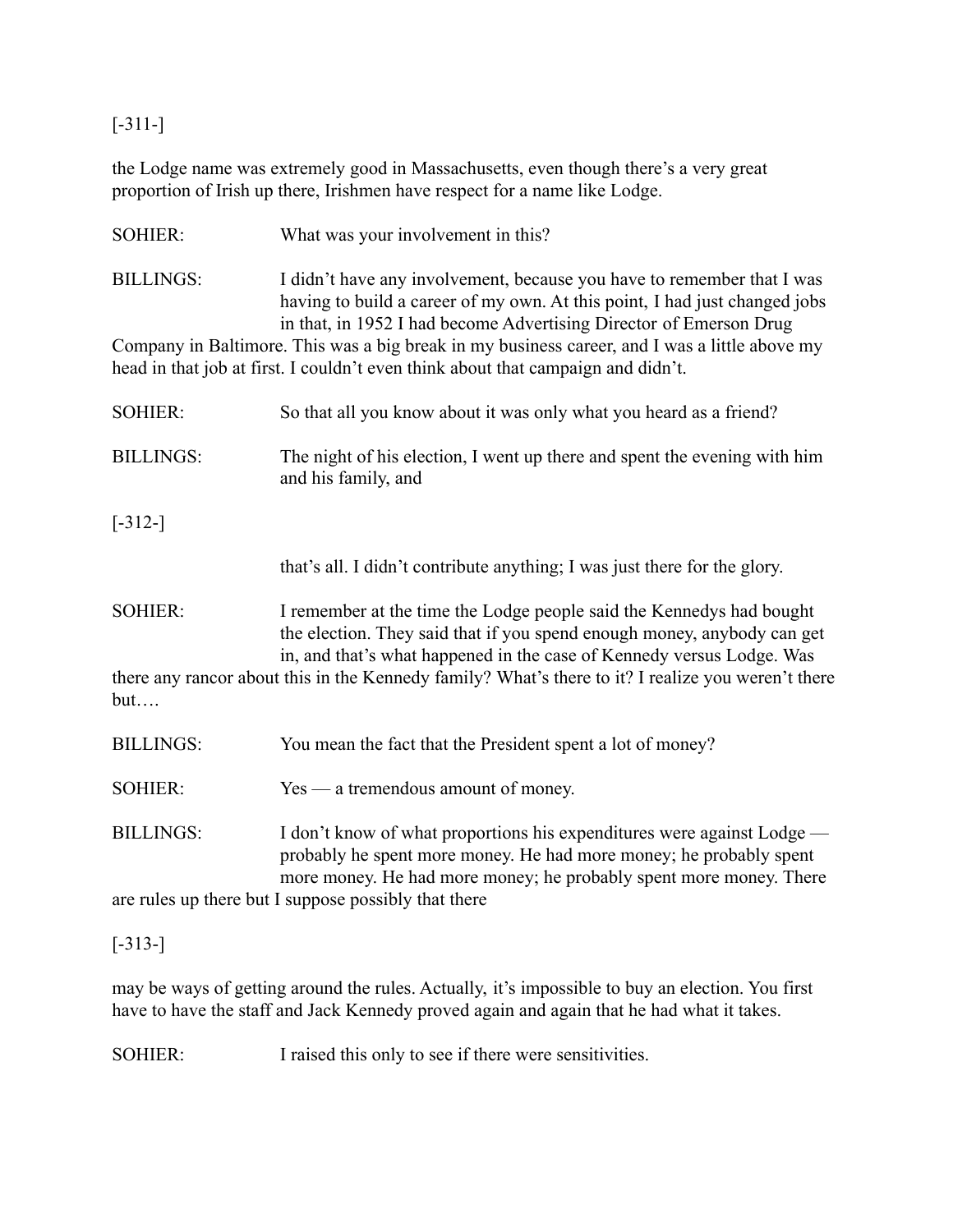| <b>BILLINGS:</b>                                                                                                                                                                              | None at all. In my own mind, I know Jack Kennedy was never elected<br>because of the money he spent. I think it certainly didn't hurt him, but I<br>know that money isn't going to put you into office. I don't think<br>historically that you will find anybody who was elected on money alone. |  |
|-----------------------------------------------------------------------------------------------------------------------------------------------------------------------------------------------|--------------------------------------------------------------------------------------------------------------------------------------------------------------------------------------------------------------------------------------------------------------------------------------------------|--|
| <b>SOHIER:</b>                                                                                                                                                                                | We're moving up to the point, I think, when he got married. Before that,<br>there's one other little miscellaneous thing I want to discuss and that's his<br>eating habits. He had, I guess, a bad stomach; he                                                                                   |  |
| $[-314-]$                                                                                                                                                                                     |                                                                                                                                                                                                                                                                                                  |  |
| had malaria — I don't know if that affected it; he had a bad back — I don't know if that affected<br>what he ate. What did he eat during this period and what did he eat throughout his life? |                                                                                                                                                                                                                                                                                                  |  |
| <b>BILLINGS:</b>                                                                                                                                                                              | At Choate, he had to eat at a special table. Probably like every school, they<br>had a special dietary table for people who had health problems and he<br>always ate at that table. Possibly he got more milk and custards than other                                                            |  |
|                                                                                                                                                                                               | people, I don't know. Apparently he had some problems then. I don't really remember exactly                                                                                                                                                                                                      |  |
|                                                                                                                                                                                               | what the food was but it was different food than the food the rest of us at e. When we were in                                                                                                                                                                                                   |  |
|                                                                                                                                                                                               | Europe, I don't remember any particular problems about finding the food that was proper for him                                                                                                                                                                                                  |  |
| or that he had any real stomach problem. I think, as I said before, throughout my whole                                                                                                       |                                                                                                                                                                                                                                                                                                  |  |

[-315-]

life with Jack, I think of him as normally having a stomachache.

| <b>SOHIER:</b>   | Always having one?                                                                                                                                                                         |
|------------------|--------------------------------------------------------------------------------------------------------------------------------------------------------------------------------------------|
| <b>BILLINGS:</b> | Yes.                                                                                                                                                                                       |
| <b>SOHIER:</b>   | But not complaining about it?                                                                                                                                                              |
| <b>BILLINGS:</b> | No.                                                                                                                                                                                        |
| <b>SOHIER:</b>   | How did you know he had it?                                                                                                                                                                |
| <b>BILLINGS:</b> | Somehow I knew. Maybe he might have said something about it. I was<br>just conscious that he had one most of the time. That didn't mean that he<br>couldn't laugh or he couldn't have fun. |
| <b>SOHIER:</b>   | How can you be fun and have a stomachache? I don't understand that.                                                                                                                        |
| <b>BILLINGS:</b> | That's because you and I don't have stomachaches all the time, so it's a<br>very special thing with us.                                                                                    |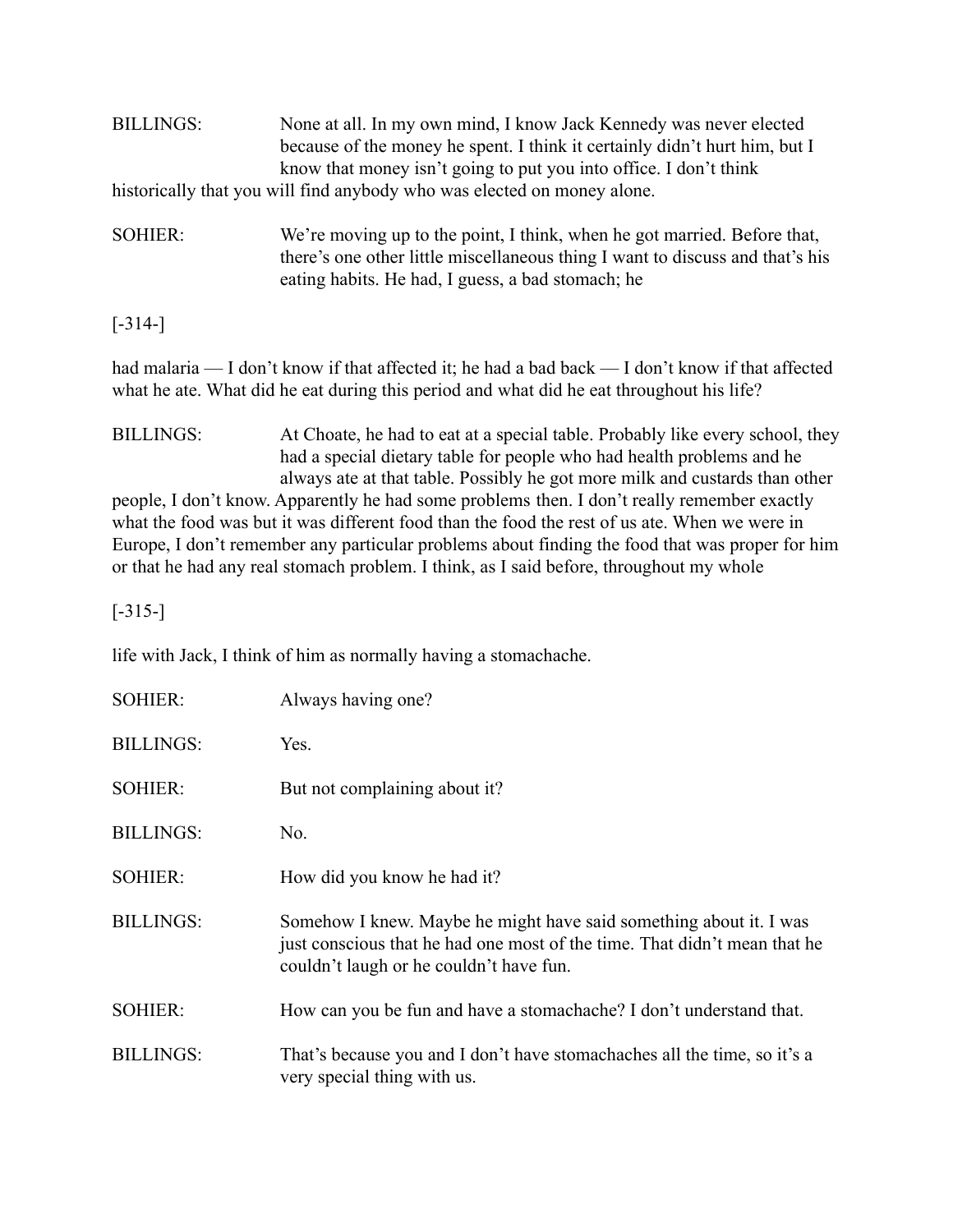### [-316-]

But if you have one all the time, what other choice do you have unless you're just going to fold up? And he wasn't the kind that would do that? But later, when he was in Washington, I know Margaret Ambrose cooked very special things and his menu at his house was always very much the same. I think it was what might be called "white food." I don't know whether that's the right word for it but I know that there were always creamed soups and usually creamed chicken or creamed something in the way of meat — usually the same. I think he ate an awfully lot of creamed chicken and mostly his vegetables consisted of fresh vegetables mashed.

| <b>SOHIER:</b>   | Pureed, yes.                                                                                                                                      |
|------------------|---------------------------------------------------------------------------------------------------------------------------------------------------|
| <b>BILLINGS:</b> | Yes, but he liked desserts and he was great for ice cream and chocolate<br>sauce.                                                                 |
| $[-317-]$        |                                                                                                                                                   |
| <b>SOHIER:</b>   | He liked Schrafft's in Boston on Tremont Street, didn't he?                                                                                       |
| <b>BILLINGS:</b> | Yes, and all the Kennedy family are crazy about ice cream and cake and<br>stuff like that. He seemed to have no trouble eating desserts. That was |

generally what he ate all his life. I think, in the later years of the Presidency, he did have a great desire for fish chowder, which was specially made for him with a great deal of cream and everything. I can hardly remember a family meal, whether it was at Glen Ora or in the family part of the White House when fish chowder wasn't served.

SOHIER: I recall his eating sometimes before he went out for dinner. BILLINGS: I don't think he ever ate when he was out for dinner. This is particularly

true if he were going

[-318-]

on those long trips or when he was campaigning. Let's talk about that. When he was campaigning, he never ate at these many, many dinners. He always had his food at the hotel before he went out.

| SOHIER:          | On this eating business, was this because of a particular stomach problem<br>— the pains — or because he just wanted what he wanted?       |
|------------------|--------------------------------------------------------------------------------------------------------------------------------------------|
| <b>BILLINGS:</b> | No, I think that certain foods agreed with him and certain foods didn't. I<br>think that he found through the years what was best for him. |